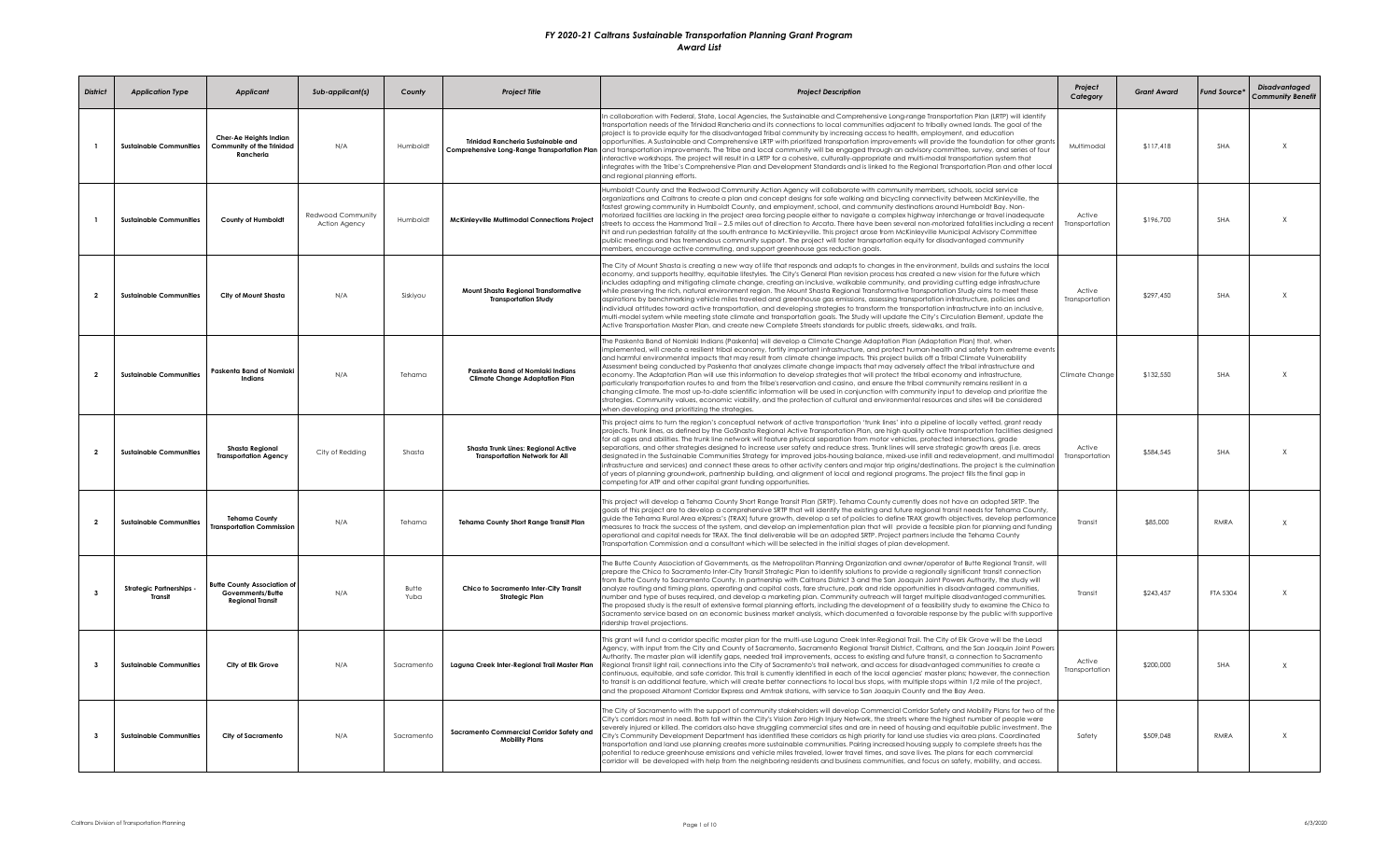| <b>District</b>         | <b>Application Type</b>                         | <b>Applicant</b>                                                                                                     | Sub-applicant(s)                                                                                        | County                                                      | <b>Project Title</b>                                                                           | <b>Project Description</b>                                                                                                                                                                                                                                                                                                                                                                                                                                                                                                                                                                                                                                                                                                                                                                                                                                                                                                                                                                                                                                                                                                                                                                                                                            | Project<br>Category      | <b>Grant Award</b> | <b>Fund Source*</b>  | <b>Disadvantaged</b><br><b>Community Benefit</b> |
|-------------------------|-------------------------------------------------|----------------------------------------------------------------------------------------------------------------------|---------------------------------------------------------------------------------------------------------|-------------------------------------------------------------|------------------------------------------------------------------------------------------------|-------------------------------------------------------------------------------------------------------------------------------------------------------------------------------------------------------------------------------------------------------------------------------------------------------------------------------------------------------------------------------------------------------------------------------------------------------------------------------------------------------------------------------------------------------------------------------------------------------------------------------------------------------------------------------------------------------------------------------------------------------------------------------------------------------------------------------------------------------------------------------------------------------------------------------------------------------------------------------------------------------------------------------------------------------------------------------------------------------------------------------------------------------------------------------------------------------------------------------------------------------|--------------------------|--------------------|----------------------|--------------------------------------------------|
| $\mathbf{3}$            | <b>Sustainable Communities</b>                  | City of Yuba City                                                                                                    | N/A                                                                                                     | Sutter                                                      | Feasibility Study for Abandoned Railroad Corridor                                              | The City of Yuba City will develop a Feasibility Study for an abandoned Union Pacific Railroad Corridor (UPRR) (2.8 miles long and<br>approximately 80 feet wide) through the City of Yuba City (east to west). Major deliverables include a walking audit, significant community<br>engagement, benefit cost analysis for alternatives, preliminary desian plans, and funding recommendations for construction, Parties include<br>the City of Yuba City, UPRR, and residents and businesses, including several disadvantaged communities. The project aligns with the Yuba City<br>Bicycle Master Plan, the region's Sustainable Communities Strategy for 2035, and Regional Pedestrian, Bicycle, and Trails Master Plan. The<br>project is necessary to inform cost-effective, safe, and logical construction methods (e.g. above-grade, below-grade, at-grade designs for<br>nine street crossings), based on input from the City's most disadvantaged and vulnerable residents. Ultimately, the Study will enable the City<br>to move forward with final design, environmental, and implementation of multiple funding mechanisms.                                                                                                               | Active<br>Transportation | \$200.000          | SHA                  | $\mathsf{x}$                                     |
| $\overline{\mathbf{3}}$ | <b>Sustainable Communities</b><br>Technical     | County of Yuba                                                                                                       | N/A                                                                                                     | Yuba                                                        | <b>Updated Traffic Counts and</b><br><b>Future Travel Demand Models</b>                        | Yuba County proposes to conduct traffic (including bicycle/pedestrian) counts on 400 road segments and 57 bridges. Most traffic counts will<br>be in the unincorporated communities of Linda, Olivehurst, Plumas Lake, as well as the Sierra Nevada foothills. Yuba County will also update<br>its traffic forecast models. The County last updated most traffic counts and forecast models in 2008 and last updated its General Plan Update<br>in 2011. The County needs current traffic counts and forecast models to analyze future road, transit, active transportation, bridge safety,<br>public health, and multimodal projects as part of the next General Plan update. Senate Bill 743 (Chapter 386, Statutes of 2013) requires current<br>vehicle miles traveled data for analyzing transportation impacts. The County also needs updated traffic counts and forecast models to<br>evaluate air quality impacts pursuant to Senate Bill 1000 (Chapter 587, Statutes of 2016). The proposed project will help build and maintain a<br>safe, reliable, and multimodal transportation system,                                                                                                                                                   | Technical                | \$197.500          | RMRA                 | $\mathsf{x}$                                     |
| $\mathbf{3}$            | <b>Strategic Partnerships</b>                   | <b>El Dorado County</b><br>ransportation Commission                                                                  | N/A                                                                                                     | El Dorado                                                   | 50 Corridor System User Analysis, Investment<br><b>Strategy and Access Control Action Plan</b> | The El Dorado County Transportation Commission, in partnership with local and regional partners and Caltrans District 3, will conduct system<br>user analysis, identify and assess innovative pricing and investment strategies for the U.S. 50 Corridor. The project will also perform data<br>collection and develop traffic management strategies to prepare an access control action plan for pilot project deployment glong U.S. 50<br>within the City of Placerville. System user analysis will include comprehensive circulation and traffic data along U.S. 50 to update and fill<br>existing data gaps. Innovative pricing and investment strategies will include tolling, pricing, and others to advance the efforts of Caltrans' U.S.<br>50 Managed Lanes Feasibility Study. The access control action plan within the City of Placerville will determine the circulation impacts and<br>procedures for an innovative pilot to close off local access to U.S. 50 at the three signalized intersections during highly congested periods to<br>identify potential lower cost congestion improvements.                                                                                                                                        | Corridor                 | \$185.040          | <b>FHWA SPR Part</b> |                                                  |
| $\overline{\mathbf{3}}$ | <b>Sustainable Communities</b><br>Technical     | <b>El Dorado County</b><br><b>Transportation Commission</b>                                                          | N/A                                                                                                     | El Dorado                                                   | El Dorado County Transit Authority<br>Zero Emission Bus Fleet Conversion Plan                  | The project will develop a Zero Emission Bus (ZEB) Fleet Conversion Plan for the El Dorado County Transit Authority's (EDT) transit vehicle fleet.<br>Maior deliverables include: Review of EDT's fleet replacement schedule for a 100 percent ZEB fleet by 2040; Assessment of existina and planned<br>EDT facilities' capacity to support charging infrastructure and supply Identify potential EDT charging locations; Analysis of Pacific Gas and<br>Electric Company's capacity to service EDT charaina locations: Plannina level cost estimates for necessary utility infrastructure uparades:<br>Analysis of ZEB range and performance in EDT's service terrain and route structure; Summary of ZEB maintenance requirements, impacts to staff<br>and facilities: Preliminary budgets and plans: and, ZEB Rollout Plan for submittal to the California Air Resources Board (CARB) by July 1, 2023,<br>Parties involved in the project include EDT, El Dorado County (EDC), City of Placerville, SACOG and EDCTC. Relevant planning documents<br>include EDC Regional Transportation Plan 2020-2040, Sacramento Area Council of Governments' 2020 MTP-SCS, CARB Innovative Clean Transit<br>Program, and EDC Short and Long-Range Transit Plan. | Technical                | \$180,000          | <b>RMRA</b>          | $\chi$                                           |
| $\mathbf{3}$            | <b>Sustainable Communities</b>                  | <b>Placer County Community</b><br><b>Development Resource</b><br><b>Agency, Planning Services</b><br><b>Division</b> | N/A                                                                                                     | Placer                                                      | <b>Placer County Mobility and</b><br><b>Infill Acceleration Study</b>                          | The Placer County Mobility and Infill Acceleration Study includes a study of three high-leverage infill opportunity areas and lays the<br>aroundwork for a General Plan policy update. The General Plan Policy Update will focus on the Land Use and Circulation Elements and<br>county-wide infill opportunities that highlight the potential for development along key transportation corridors and nodes. The project is<br>divided into two parts. Part I includes case studies for three infill opportunities in Placer County and identifies ways to reduce barriers to<br>promote shorter and fewer trips through infill development. Part II develops General Plan policy that will support infill development and<br>mobility options throughout the County, Placer County Community Development Resource Agency has partnered with the Department of<br>Public Works to develop this project, which implements local plans and ordinances such as the draft Placer County Sustainability Plan (2020)<br>and Trip Reduction Ordinance.                                                                                                                                                                                                       | General Plan             | \$365,009          | SHA                  | $\mathsf{X}$                                     |
| $\mathbf{3}$            | <b>Strategic Partnerships</b><br><b>Transit</b> | Sacramento Area Council<br>of Governments                                                                            | N/A                                                                                                     | El Dorado<br>Placer<br>Sacramento<br>Sutter<br>Yolo<br>Yuba | <b>Sacramento Regional Emergency</b><br><b>Preparedness Plan</b>                               | The Sacramento Area Council of Governments will create a Regional Emergency Preparedness Plan for the six-county region to coordinate<br>the various county emergency plans and perform a gap analysis to correct any deficiency in the current system. The plan will also integrate<br>the regions transit operators into the plan to coordinate in the event of a mass evacuation event. The plan will also analyze the regions<br>roadway system for vulnerabilities and draft new policies and procedures for the next generation of zero emission transit vehicles and their use<br>n emergency situations.                                                                                                                                                                                                                                                                                                                                                                                                                                                                                                                                                                                                                                      | Transit                  | \$265.590          | FTA 5304             |                                                  |
| $\overline{\mathbf{3}}$ | Sustainable Communities -<br>Technical          | <b>Sacramento Area Council</b><br>of Governments                                                                     | El Dorado County<br>Transportation<br>Commission:<br>Placer County<br>Transportation Planning<br>Agency | El Dorado<br>Placer                                         | <b>Build Out Inventory Data Collection</b>                                                     | This project is a technical data acquisition effort that will provide the technical foundation needed to further the land use and transportation<br>modeling that underpins all of the Sacramento Area Council of Governments' (SACOG) work, including the Metropolitan Transportation<br>Plan/Sustainable Communities Strategy (MTP/SCS) required by Senate Bill 375 (Chapter 728, Statutes of 2008). This project will compile land use<br>and transportation geographic information system data to create an accurate representation of the general plans, specific plans, and<br>capital improvement plans for the six counties, 22 cities, 14 transit operators, Caltrans District 3, and other partners in the Sacramento region.<br>The project will be managed by SACOG staff and will include Placer County Transportation Agency staff, El Dorado County Transportation<br>Commission staff, and a potential consultant team.                                                                                                                                                                                                                                                                                                               | Technical                | \$200,000          | RMRA                 |                                                  |
| $\mathbf{3}$            | <b>Sustainable Communities</b>                  | <b>Sacramento Regional</b><br><b>Transit District</b>                                                                | WALKSacramento                                                                                          | Sacramento                                                  | <b>Sacramento County</b><br><b>Bus Corridor Improvements Plan</b>                              | n September 2019, as part of the Sacramento Regional Transit (SacRT) Forward initiative, SacRT rolled out a newly redesigned bus network<br>that offers seven-day-a-week service, more late night and weekend service, and more frequent service. During that effort, SacRT identified the<br>need to develop a solid, comprehensive plan for addressing bus stop improvements, particularly in the unincorporated areas of Sacramento<br>County that had been underserved prior to the SacRT Forward route changes. SacRT, with the assistance of a consulting team, will address this<br>need and work jointly with WALKSacramento and our partners at Sacramento County to identify and prioritize projects to complement bus<br>service. Specific tasks will include: High-level identification of bus corridors (including community engagement and input); Bus stop<br>survey/inventory in high need corridors; Walk audits of high need corridors; and, List of capital improvements needed in bus corridors,<br>including conceptual design and conceptual costs.                                                                                                                                                                             | Transit                  | \$221.325          | FTA 5304             | $\mathsf{x}$                                     |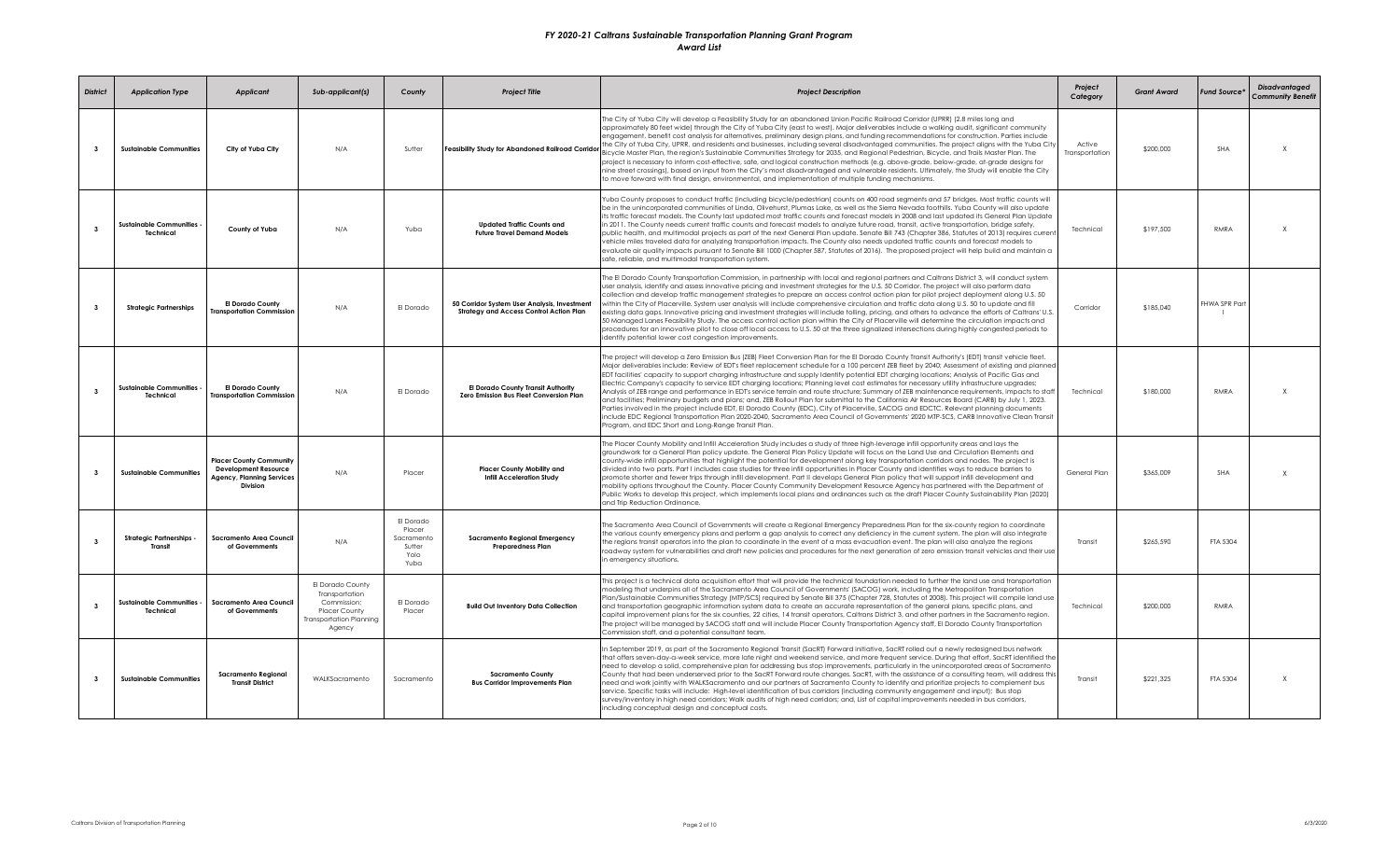| <b>District</b>         | <b>Application Type</b>                           | <b>Applicant</b>                                                        | Sub-applicant(s)                                                                | County                                                                                                    | <b>Project Title</b>                                                               | <b>Project Description</b>                                                                                                                                                                                                                                                                                                                                                                                                                                                                                                                                                                                                                                                                                                                                                                                                                                                                                                                                                                                                                                                                                                                                                                                                                                                                                                                                                                                                                                                                    | Project<br>Category      | <b>Grant Award</b> | <b>Fund Source*</b> | <b>Disadvantaged</b><br><b>Community Benefit</b> |
|-------------------------|---------------------------------------------------|-------------------------------------------------------------------------|---------------------------------------------------------------------------------|-----------------------------------------------------------------------------------------------------------|------------------------------------------------------------------------------------|-----------------------------------------------------------------------------------------------------------------------------------------------------------------------------------------------------------------------------------------------------------------------------------------------------------------------------------------------------------------------------------------------------------------------------------------------------------------------------------------------------------------------------------------------------------------------------------------------------------------------------------------------------------------------------------------------------------------------------------------------------------------------------------------------------------------------------------------------------------------------------------------------------------------------------------------------------------------------------------------------------------------------------------------------------------------------------------------------------------------------------------------------------------------------------------------------------------------------------------------------------------------------------------------------------------------------------------------------------------------------------------------------------------------------------------------------------------------------------------------------|--------------------------|--------------------|---------------------|--------------------------------------------------|
| $\overline{a}$          | <b>Sustainable Communities</b>                    | City of Concord                                                         | City of Clayton                                                                 | Contra Costa                                                                                              | <b>Pine Hollow Road Corridor Complete Streets</b><br><b>Feasibility Study</b>      | The City of Concord and the City of Clayton will conduct a Complete Streets Feasibility Study along Pine Hollow Road, which is an important<br>connection between schools, parks, residential, and recreation areas within the cities. As a designated city trucking route, the corridor also<br>experiences a high amount of truck traffic. The project will include a detailed transportation analysis and robust public engagement process<br>to develop design alternatives that incorporate Complete Streets elements, bicycle and pedestrian improvements, and improved access to<br>ransit. The cities will work with community and active transportation advocacy groups to achieve the project's goals, which include<br>addressing the collision history of the project corridor while reducing vehicle miles traveled and greenhouse gas emissions. The project is<br>recommended in Concord's 2016 Bicycle, Pedestrian, and Safe Routes to Transit Plan, and will help the City achieve its goal to make<br>bicycling, walking, and transit better serve local transportation needs.                                                                                                                                                                                                                                                                                                                                                                                              | Complete Streets         | \$190,959          | SHA                 |                                                  |
| $\overline{\mathbf{4}}$ | <b>Sustainable Communities</b>                    | City of Livermore                                                       | N/A                                                                             | Alameda                                                                                                   | City of Livermore East Avenue Corridor Study                                       | The East Avenue Corridor Study will develop and prioritize complete street alternatives for the 2.5-mile corridor, building on the City's Active<br>Transportation Plan. East Avenue is a high-priority east-west corridor for the community, links two Priority Development Areas (National<br>Laboratories - east and Downtown Livermore - west), provides a rapid transit line, and serves five public schools, five preschools, a Community<br>Center, four churches, various neighborhoods, 13 apartment complexes, and major employers such as the National Labs. The City will develop<br>alternatives through extensive public engagement with East Avenue stakeholders including the school district, park district, bus service<br>provider, local residents, neighborhood groups, business owners, and faith-based community organizations. The City will refine these<br>alternatives through data analyses and create a Concept Plan that identifies short-term and long-term street improvements that will improve<br>safety and comfort, increase bicycle and pedestrian connectivity, and is ready for implementation grant funding.                                                                                                                                                                                                                                                                                                                                          | Complete Streets         | \$301,664          | SHA                 |                                                  |
| $\overline{\mathbf{4}}$ | <b>Sustainable Communities</b>                    | City of Richmond                                                        | Local Government<br>Commission;<br>Pogo Park;<br>Rails-to-Trails<br>Conservancy | Contra Costa                                                                                              | <b>Richmond Greenway Gap Closure and</b><br><b>Connectivity Study</b>              | The City will partner with local community-based organization Pogo Park and the non-profits Local Government Commission and Rails-to-Trails<br>Conservancy to develop a plan for short-term and long term-solutions to connect the east and west spans of the Richmond Greenway which<br>s currently divided by two wide multilane streets and a multitrack railroad corridor in the city's residential core. The City and partners will<br>engage residents and stakeholders in an intensive, multi-faceted series of interactive design workshops, walking and biking assessments and<br>field activities to identify needs, document challenges, and develop community-based solutions. The project fully supports and advances<br>state and reaional Sustainable Community Strateay/Reaional Transportation Plan aoals of reducina vehicle miles traveled and areenhouse<br>gas emissions, maximizing mobility and accessibility, preserving and ensuring a sustainable regional transportation system, and protecting the<br>environment and health.                                                                                                                                                                                                                                                                                                                                                                                                                                     | Active<br>Transportation | \$280,208          | <b>SHA</b>          | $\mathsf{X}$                                     |
|                         | <b>Sustainable Communities</b>                    | City of San Bruno                                                       | N/A                                                                             | San Mateo                                                                                                 | San Bruno Safe Route to School Plan                                                | In 2017-2018, there were 20 collisions involving children and teenagers in the City of San Bruno. The City's Safe Routes to School (SRTS) Plan will<br>aim at increasing the number of students who choose active or shared modes of transportation to school by making it safer and more<br>accessible to walk, bicycle and/or take transit. The Plan will be framed on the Six Es of the SRTS program, and will include school specific<br>summaries that describe existing conditions and a list of prioritized projects. The Plan will provide training, resources and customized support to<br>schools, while working together with district and school administration, parents, teachers, and local community based organizations. The<br>overall goal of the Plan is to make San Bruno a healthier, safer, more sustainable and environmentally sound community, with improved air<br>quality and less traffic congestion, by reducing the number of school-related automobile trips.                                                                                                                                                                                                                                                                                                                                                                                                                                                                                                  | Safety                   | \$248,929          | <b>RMRA</b>         | $\chi$                                           |
| $\overline{\mathbf{4}}$ | <b>Sustainable Communities</b>                    | City of San Leandro,<br>Department of Engineering<br>and Transportation | N/A                                                                             | Alameda                                                                                                   | <b>Crosstown Class IV Corridors</b>                                                | The Crosstown Corridors Study will examine the feasibility of Class IV bikeways and pedestrian improvements on two major roadways in San<br>Leandro. The corridors will provide a north-south bikeway "spine" on Bancroft Avenue and an east-west spine on Williams Street. Both corridors<br>are identified as priority corridors in the city's 2018 Bicycle and Pedestrian Master Plan Update. Six schools directly front these corridors with<br>three more nearby; these improvements would enhance the safety and comfort of students and families walking to/from school. The<br>Crosstown Corridors Study also includes two San Francisco Bay Area Rapid Transit (BART) station access studies around the city's two stations.<br>These studies will identify pedestrian and bicycle improvements that will link the corridors, BART stations, downtown and Bay Fair transit-<br>oriented development area together. This project will also serve disadvantaged communities, specifically, the census tracts around the<br>Williams Street corridor are considered disadvantaged communities by the CalEnviroScreen.                                                                                                                                                                                                                                                                                                                                                                   | Active<br>Transportation | \$349,248          | SHA                 | X                                                |
| $\mathbf{A}$            | <b>Sustainable Communities -</b><br>Technical     | <b>Contra Costa Transportation</b><br>Authority                         | N/A                                                                             | Contra Costa                                                                                              | Development of a Vehicle Miles Traveled<br>Mitiaation Proaram for Contra Costa     | The goal of this project is to establish the framework for a Vehicle Miles Traveled (VMT) Mitigation program for Contra Costa County.<br>Implementation of California Senate Bill 743 (Chapter 386, Statues of 2013) requires lead agencies to analyze development and transportation<br>improvement projects to determine the amount of VMT the project will add or remove from the transportation system, and provide<br>neaningful mitigations when VMT increases are identified. The Contra Costa Transportation Authority intends to develop a program which will,<br>) Provide an approach for mitigating VMT increases from land development and transportation improvements in Contra Costa County; 2)<br>Develop a streamlined framework for a VMT Mitigation Program for use by Contra Costa jurisdictions and agencies; and 3) Position Contra<br>Costa County lead agencies to be fully compliant with changes to transportation impacts under Senate Bill 743.                                                                                                                                                                                                                                                                                                                                                                                                                                                                                                                   | Technical                | \$400,000          | <b>RMRA</b>         |                                                  |
|                         | <b>Strategic Partnerships -</b><br><b>Transit</b> | <b>Metropolitan Transportation</b><br>Commission                        | N/A                                                                             | Alameda<br>Contra Costa<br>Marin<br>Napa<br>San Francisco<br>San Mateo<br>Santa Clara<br>Solano<br>Sonoma | Bay Area Regional Rail Partnerships: Project<br><b>Delivery and Governance</b>     | A collection of transformational rail corridor project and planning efforts are underway in the Bay Area and each are led by different<br>agencies. This presents a unique opportunity for the Metropolitan Transportation Commission (MTC) and its rail partners to connect,<br>collaborate, and evaluate how to advance these rail projects to better support these major infrastructure changes, megaproject delivery,<br>and seamless rail service connectivity from a customer-focused and system perspective. Strategic choices related to governance and<br>organizational structure are needed to set the foundation to successfully deliver the next-generation regional rail investments. Building on<br>existing efforts, MTC, in partnership with rail providers in the region, will identify project delivery and governance structures that utilize existing<br>expertise and identify partnerships and structures to build and operate a more seamless and customer focused rail network.                                                                                                                                                                                                                                                                                                                                                                                                                                                                                      | Transit                  | \$400,000          | FTA 5304            |                                                  |
| $\mathbf{A}$            | <b>Sustainable Communities</b>                    | <b>Metropolitan Transportation</b><br>Commission                        | City of Richmond;<br>City of Vallejo                                            | Contra Costa<br>Solano                                                                                    | Vehicle Miles Traveled-Reduction Planning for<br><b>Priority Development Areas</b> | The project has two major components to help cities plan the expansion of multimodal transportation options in the region's Priority<br>Development Areas (PDAs), which is one of the Metropolitan Transportation Commission's key Sustainable Communities Strategies to<br>accommodate infill growth while meeting the region's greenhouse gas emission reduction targets. Component I is the development of<br>Vehicle Miles Traveled (VMT)-reduction planning products for two Sub-applicant Cities: Vallejo and Richmond. For the City of Vallejo, the<br>project will produce (1) a Development Parking and Transportation Demand Management Plan: Framework for assessing and planning VMT<br>mitigation strategies for new developments as part of the permitting process; and (2) Impact Fees: Nexus study or other analysis to establish<br>mpact fees that would fund multimodal transportation projects for new developments. For the City of Richmond, the project will produce (1)<br>Road Safety Plan: Collision data collection and analysis to prioritize safety investments, particularly for active transportation modes; and (2)<br>Bicycle and Pedestrian Infrastructure Action Plan: Plan focused on prioritizing near-term bicycle/pedestrian infrastructure projects. Component<br>Il is the development of resources such as case studies, template documents, and community engagement guidance to help other cities with<br>PDAs replicate these planning products. | Technical                | \$539,534          | SHA                 | $\chi$                                           |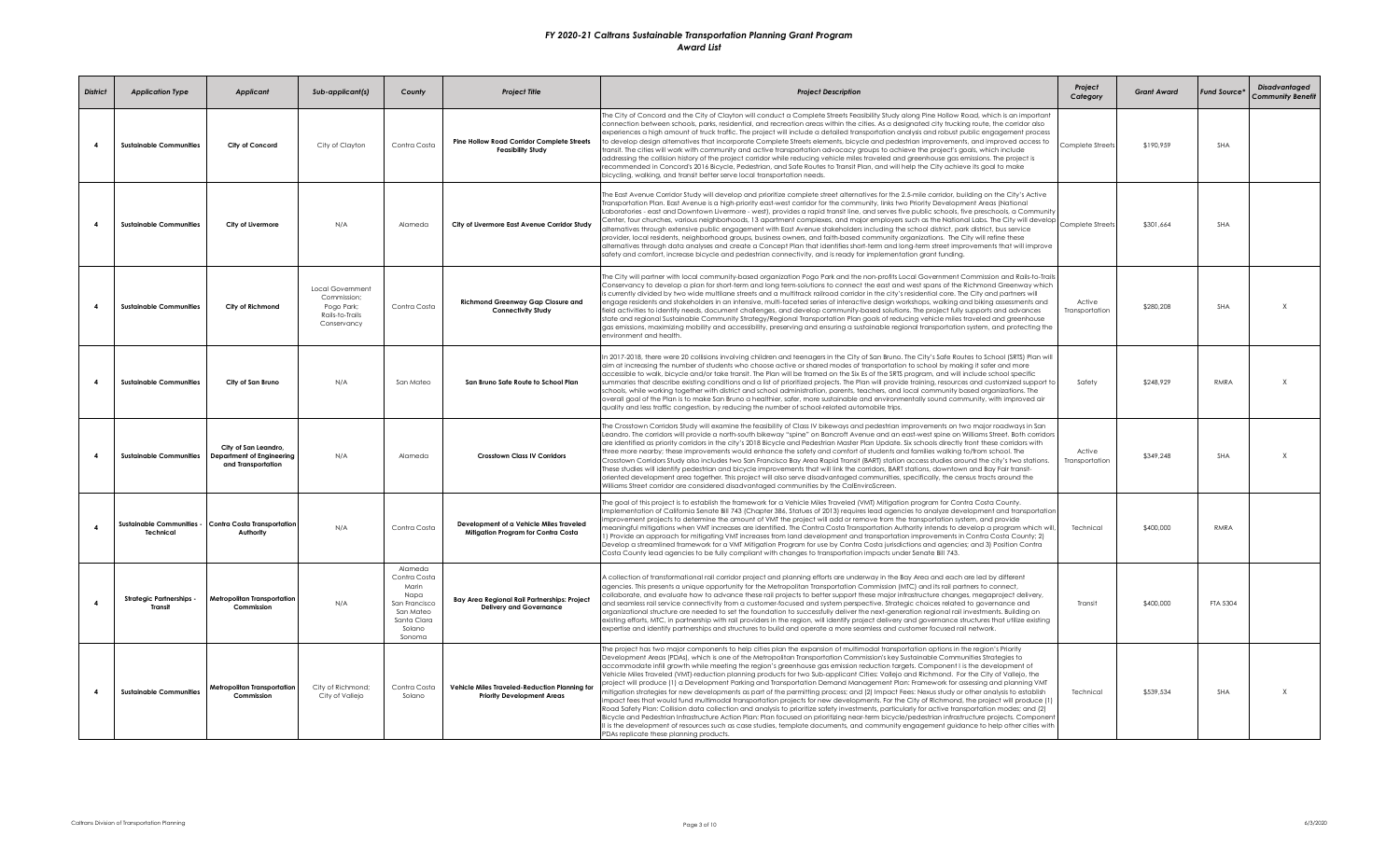| <b>District</b>         | <b>Application Type</b>                    | <b>Applicant</b>                                                                                             | Sub-applicant(s)                                    | County                  | <b>Project Title</b>                                                                    | <b>Project Description</b>                                                                                                                                                                                                                                                                                                                                                                                                                                                                                                                                                                                                                                                                                                                                                                                                                                                                                                                                                                                                                                                                                                                                                                                                                                                                                                                                                                  | Project<br>Category      | <b>Grant Award</b> | <b>Fund Source</b> | <b>Disadvantaged</b><br><b>Community Benefit</b> |
|-------------------------|--------------------------------------------|--------------------------------------------------------------------------------------------------------------|-----------------------------------------------------|-------------------------|-----------------------------------------------------------------------------------------|---------------------------------------------------------------------------------------------------------------------------------------------------------------------------------------------------------------------------------------------------------------------------------------------------------------------------------------------------------------------------------------------------------------------------------------------------------------------------------------------------------------------------------------------------------------------------------------------------------------------------------------------------------------------------------------------------------------------------------------------------------------------------------------------------------------------------------------------------------------------------------------------------------------------------------------------------------------------------------------------------------------------------------------------------------------------------------------------------------------------------------------------------------------------------------------------------------------------------------------------------------------------------------------------------------------------------------------------------------------------------------------------|--------------------------|--------------------|--------------------|--------------------------------------------------|
| $\overline{\mathbf{4}}$ | <b>Sustainable Communities</b>             | San Francisco Bay Area<br><b>Rapid Transit District</b>                                                      | N/A                                                 | Alameda<br>Contra Costa | El Cerrito-Berkeley Corridor Access Strategy for<br><b>Transit Oriented Development</b> | this project, the San Francisco Bay Area Rapid Transit District (BART) will evaluate the feasibility of innovative strategies to provide station<br>access to customers in Berkeley, El Cerrito, Richmond, Albany and Kensington, to develop BART'S surface parking lots with roughly 2,000<br>nomes, with a minimum affordability goal of 35 percent. Califomia Assembly Bill 2923 (Chapter 1000, Statutes of 2018) generated lively<br>community discussion about advancing transit-oriented development in Berkeley and El Cerrito to address the statewide climate and housing<br>rises. While there is community support for development of San Francisco Bay Area Rapid Transit (BART) property, concerns about BART access<br>and parking reduction loom large. Building upon the Fiscal Year 2018-2019 Caltrans grant, which explored alternatives to parking<br>replacement in transit-oriented development at El Cerrito Plaza station, this project would help BART explore larger-scale solutions to this<br>serious concern in partnership with affected stakeholders. By funding this study now, Caltrans will help BART meet its goal to advance mixed-<br>income housing development at El Cerrito Plaza, North Berkeley and Ashby stations by 2024.                                                                                                                        | Transit                  | \$704,747          | RMRA               | X                                                |
|                         | <b>Sustainable Communities</b>             | <b>San Francisco County</b><br><b>Transportation Authority</b>                                               | N/A                                                 | San Francisco           | San Francisco School Access Plan                                                        | The San Francisco County Transportation Authority's School Access Plan will involve close collaboration with the San Francisco Unified School<br>District, parents, and community-based organizations to co-create school transportation solutions designed for medium- to long-distance<br>elementary school trips. Strategies will focus on improving equity for vulnerable students and families, including students with Individualized<br>Education Plans, students experiencing homelessness, foster youth, and low-income youth. The plan will include co-creation sessions and focus<br>groups, resulting in an action plan of transportation recommendations for direct funding, pilot programming, or business plan development.<br>Solving for these school trips will help meet San Francisco's Transit First Policy, Climate Action Strategy, Vision Zero Policy, and Safe Routes to<br>School goals of reducing single family vehicle trips by 37 percent and school-related collisions by 50 percent by 2030. This plan also helps meet<br>regional and state transportation plan goals of reducing greenhouse gas emissions, encouraging sustainable transportation, and promoting<br>equity.                                                                                                                                                                               | Transit                  | \$164.500          | <b>SHA</b>         | $\mathsf{x}$                                     |
| $\mathbf{A}$            | <b>Sustainable Communities</b>             | San Francisco Municipal<br><b>Transportation Agency</b>                                                      | N/A                                                 | San Francisco           | <b>Visitacion Valley</b><br><b>Community Based Transportation Plan</b>                  | The San Francisco Municipal Transportation Agency (SFMTA) will engage the Visitacion Valley community in a two-year planning process to<br>prioritize transportation investment. The project's boundaries encompass the Visitacion Valley district, including the Little Hollywood,<br>Sunnydale, and McLaren Park sub-areas. The SFMTA will collaborate closely with the community and community-based organizations, resulting<br>n consensus-based transportation solutions that improve access and connectivity for residents. Visitacion Valley, a Community of Concern,<br>has limited viable transportation alternatives due to underinvestment in the local network; it is critical to address this now, as they will be<br>affected by significant development in the pipeline, which will strain the transportation network if new residents continue to require personal<br>vehicles. The project will identify, design, and prioritize investments that reflect community values in light of the SFMTA Muni Equity Strategy<br>and the City's Vision Zero policy.                                                                                                                                                                                                                                                                                                               | Multimodal               | \$352,349          | RMRA               | $\sf X$                                          |
|                         | <b>Sustainable Communities</b>             | <b>San Mateo County Transit</b><br><b>District</b>                                                           | N/A                                                 | San Mateo               | El Camino Real Congestion Impact Study                                                  | The El Camino Real Congestion Impact Study (Study) will provide an analysis of the impact of El Camino Real (ECR) congestion on SamTrans<br>bus speed and reliability. Key deliverables of the Study include: data collection and analysis; findings from on-site and on-board observations;<br>extensive public outreach to riders, residents, and business owners along the corridor; a set of near-term and long-term recommendations for<br>operational and infrastructure improvements; and a final report consolidating findings and recommendations. The project will be informed by<br>a Technical Advisory Group, including staff from cities along ECR, the County Health Department, and Caltrans, as well as a Stakeholder<br>Advisory Group comprised of business and employer representatives, first responders, advocates, community-based organization<br>representatives, and new mobility providers. The Study will also leverage findings and priorities of existing plans and projects including<br>Reimagine SamTrans, the transit signal priority system, the Grand Boulevard Initiative, and local ECR plans.                                                                                                                                                                                                                                                        | Transit                  | \$211,299          | RMRA               | X                                                |
|                         | <b>Sustainable Communities</b>             | City of San Bautista                                                                                         | Local Government<br>Commission                      | San Benito              | San Juan Bautista Active Transportation and<br><b>Community Connectivity Plan</b>       | San Juan Bautista, known as the "City of History", is committed to active transportation, but lacks a plan to prioritize projects and guide<br>implementation. In partnership with the nonprofit Local Government Commission, the City will take initial trail, bicycle and pedestrian<br>mprovements in the draft Parks Master Plan created by local volunteers, and conduct an intensive participatory planning effort to prepare a<br>community-driven active transportation and connectivity plan that reduces vehicle miles traveled, greenhouse gas emissions, and improves<br>safety for all modes of travel. The Plan will connect the City's library, three parks, San Juan Bautista Mission and State Historic Park, De Anza<br>Trail, Fremont Peak State Park, its elementary school and future growth areas. It will be coordinated with planning for State Route 156<br>following construction of the bypass. This will be the City's first comprehensive effort to advance state and regional Sustainable Communities<br>Strategy/Regional Transportation Plan goals.                                                                                                                                                                                                                                                                                                         | Active<br>Transportation | \$188,596          | RMRA               | $\mathsf{x}$                                     |
| -5                      | <b>Sustainable Communities</b>             | Council of San Benito<br><b>County Governments</b>                                                           | San Benito County Local<br>Transportation Authority | San Benito              | San Benito County Local Transportation Authority<br>Short Range Transit Plan Update     | This project is to develop a Short Range Transit Plan update following active outreach to community stakeholders and comprehensive<br>evaluation of San Benito County Local Transportation Authority's (LTA) public transportation. The plan will include recommendations that are<br>operationally and financially sustainable regarding; program goals and objectives, service enhancements or reductions, capital improvement<br>planning, management structure and partnership opportunities, marketing and related policy issues. The plan will include a short-range 5-year<br>element and a longer 10-year element setting a vision for improved transit services for San Benito County. Feasible and effective public transit<br>projects will be identified to be programmed and implemented with LTA's capital and operational funding sources. This project will build upon<br>planning efforts such as LTA's 2016 Short Range/Long Range Transit Plan and Association of Monterey Bay Area Governments' (AMBAG) Rural<br>Transit Improvement Initiative studying the unique needs of rural transit. The project is consistent with AMBAG' adopted 2040 Metropolitan<br>Transportation Plan/Sustainable Communities Strateav.                                                                                                                                                    | Transit                  | \$100,000          | FTA 5304           | X                                                |
| -5                      | <b>Sustainable Communities</b>             | County of Santa Barbara,<br><b>Public Works Department</b><br>and Planning &<br><b>Development Departmen</b> | N/A                                                 | Santa Barbara           | County of Santa Barbara Active Transportation<br>Plan                                   | The Active Transportation Plan (ATP) will integrate and update existing plans, including the Circulation Element, Bicycle Master Plan, and<br>community plans, to serve as a master plan and policy document to guide the development and maintenance of active transportation<br>infrastructure, including sidewalks, multi-use trails and bikeways, and Safe-Routes-to-School programs for the unincorporated county. The<br>County's Public Works and Planning and Development Departments will oversee the development of the ATP to ensure the plan identifies and<br>prioritizes facilities that will best promote active modes of transportation throughout the unincorporated county, including its disadvantaged<br>and underserved communities, with increased safety for pedestrians and bicyclists, enhanced public health benefits, and reduced impacts on<br>the environment. The ATP will guide the County's efforts to pursue funding opportunities for new or improved facilities. The project deliverables<br>include a robust and engaging public outreach strategy, an existing conditions analysis and user needs assessment, review of cutting-edge<br>big data sources, a prioritized list of projects with cost estimates and implementation strategies, and an innovative plan that can serve as a<br>blueprint for other rural and coastal counties in the State. | Active<br>Transportation | \$474 934          | RMRA               | X                                                |
|                         | <b>Strategic Partnerships -</b><br>Transit | San Luis Obispo Council of<br>Governments                                                                    | N/A                                                 | San Luis Obispo         | <b>Coordinated Human Services</b><br><b>Public Transportation Plan Update</b>           | The result of this project will be a plan that identifies transportation needs of transportation disadvantaged/dependent individuals in San Luis<br>Obispo County and provides strategies and actions for meeting these needs. It will prioritize services for funding locally, regionally, and<br>statewide (specifically for Caltrans administration of the Federal Transit Administration Section 5310 program in accordance with the 2019<br>State Management Plan). The creation of this plan will include in-depth public outreach and thus include a detailed analysis of deficiencies<br>and offer solutions recommended and endorsed by both the transportation disadvantaged individuals and the agencies working to fix the<br>deficiencies. The San Luis Obispo Council of Governments will be the lead agency on this project. Other parties involved include: Caltrans<br>District 5 and the Division of Rail and Mass Transportation; local and regional public and private transportation providers; local jurisdictions;<br>organizations that work with seniors, individuals with disabilities, and people with low-incomes; community leaders; and the public.                                                                                                                                                                                                           | Transit                  | \$114,534          | FTA 5304           | X                                                |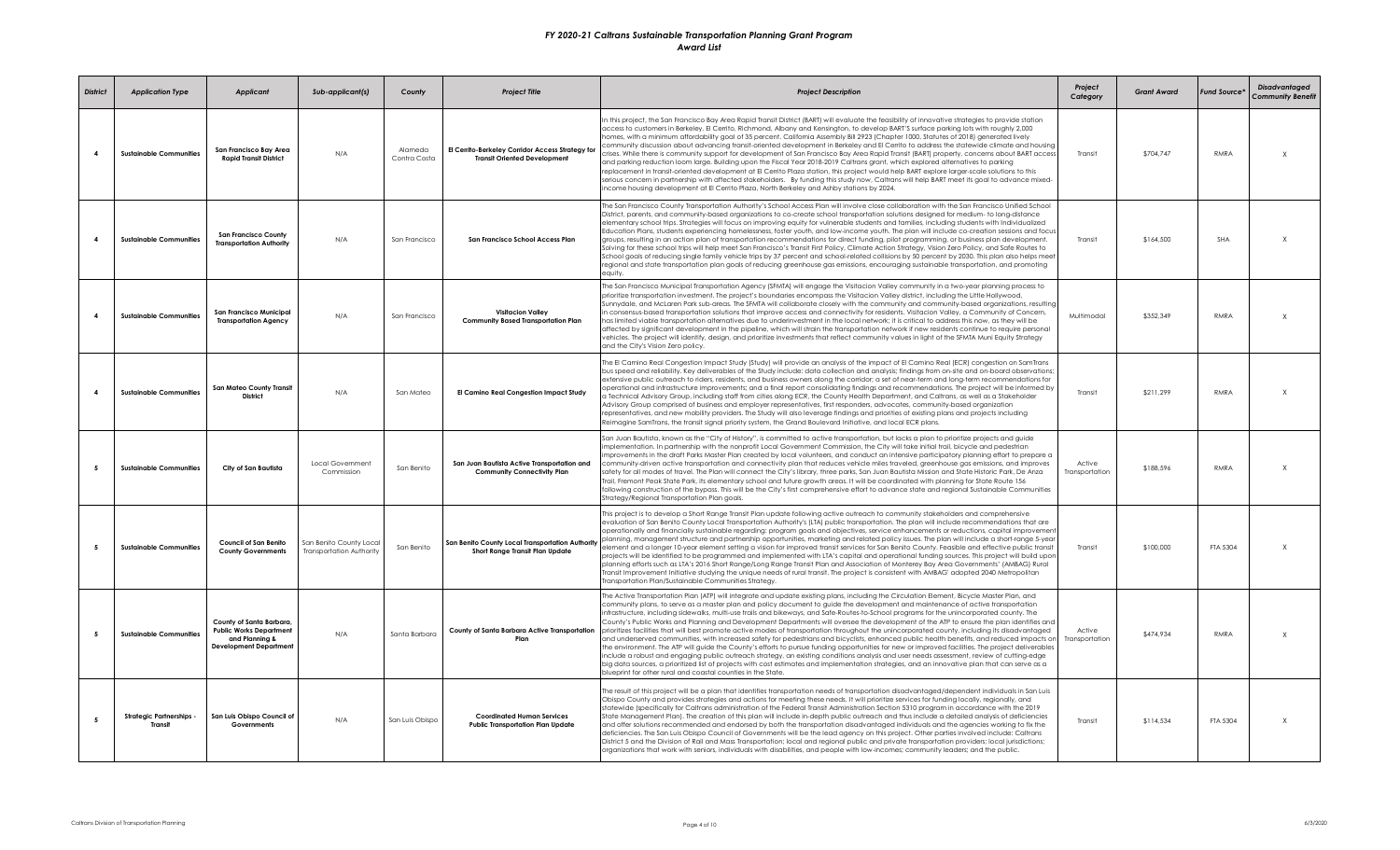| <b>District</b> | <b>Application Type</b>                     | <b>Applicant</b>                                      | Sub-applicant(s)               | County        | <b>Project Title</b>                                                                         | <b>Project Description</b>                                                                                                                                                                                                                                                                                                                                                                                                                                                                                                                                                                                                                                                                                                                                                                                                                                                                                                                                                                                                                                                                                                                                                                                                                                                                                                                            | Project<br>Category      | <b>Grant Award</b> | <b>Fund Source</b> | <b>Disadvantaged</b><br><b>Community Benefit</b> |
|-----------------|---------------------------------------------|-------------------------------------------------------|--------------------------------|---------------|----------------------------------------------------------------------------------------------|-------------------------------------------------------------------------------------------------------------------------------------------------------------------------------------------------------------------------------------------------------------------------------------------------------------------------------------------------------------------------------------------------------------------------------------------------------------------------------------------------------------------------------------------------------------------------------------------------------------------------------------------------------------------------------------------------------------------------------------------------------------------------------------------------------------------------------------------------------------------------------------------------------------------------------------------------------------------------------------------------------------------------------------------------------------------------------------------------------------------------------------------------------------------------------------------------------------------------------------------------------------------------------------------------------------------------------------------------------|--------------------------|--------------------|--------------------|--------------------------------------------------|
| - 5             | <b>Sustainable Communities</b>              | Santa Barbara Metropolitar<br><b>Transit District</b> | N/A                            | Santa Barbara | Santa Barbara Metropolitan Transit District<br>Short Range Transit Plan                      | The Santa Barbara Metropolitan Transit District (MTD) will develop a new Short Range Transit Plan (SRTP) to address the transit needs for the<br>Santa Barbara reaion, Since the last SRTP in 2015, local land use patterns have changed significantly, Future planning forecasts further major<br>changes, and transit is a critical element for sustainability in the face of growth. New technology and strategies in the transit industry–such as<br>MTD's 2030 goal of a fully battery-electric fleet and microtransit--need to be incorporated in forward-looking service planning. The SRTP will<br>assist in the implementation and update of region's Regional Transportation Plan/Sustainable Communities Strategy, which projects increased<br>transit service and ridership. The tangible benefit for our community is a plan developed with robust community input and a fresh perspective<br>that, when coupled the correct funding and implementation, can transform our region's public transportation system. The major deliverables<br>will include an Existing Conditions Report, a Preliminary Draft SRTP, a Draft Final SRTP, and the final adopted SRTP.                                                                                                                                                                        | Transit                  | \$100,039          | FTA 5304           | X                                                |
| -5              | <b>Sustainable Communities</b>              | Santa Ynez Band of<br>Chumash Mission Indians         | N/A                            | Santa Barbara | Chumash Climate Change Adaptation Plan                                                       | The Santa Ynez Chumash Environmental Office (SYCEO) will develop a climate change adaptation plan that creates tribal resilience for the<br>Chumash community. While the Santa Ynez Mission Band of Chumash is the only federally recoanized Chumash tribe, there are 13 other<br>Chumash bands across San Luis Obispo, Santa Barbara, Ventura, Los Angeles, and Kem counties. This project will build off a vulnerability<br>assessment performed by SYCEO that identifies potential impacts on Chumash cultural sites and environmental resources, as well as<br>nultimodal transportation access to these sites and resources. The adaptation plan will specify and prioritize actionable strategies for<br>mitigating impacts to vulnerabilities using scientific analyses, technical information, and traditional knowledge provided by the greater<br>Chumash community. This project will augment other local and regional planning efforts by filling data gaps with an adaptation plan focused<br>on protecting Chumash cultural sites and resources.                                                                                                                                                                                                                                                                                        | Climate Change           | \$204,886          | <b>SHA</b>         | X                                                |
|                 | <b>Sustainable Communities</b><br>Technical | City of Clovis                                        | CALSTART                       | Fresno        | City of Clovis<br><b>Transit Fleet Electrification Feasibility Study</b>                     | The City of Clovis will prepare a Transit Fleet Electrification Feasibility Study to assess existing electric-vehicle infrastructure plans and suggest<br>improvements necessary to electrify Clovis Transit's Stageline Transit Service buses and Round-Up Transit Service Dial-A-Ride vehicles. The<br>resulting plan will guide Clovis toward implementing a zero-emission public transportation network. Currently, Clovis Transit has 30 buses, 9<br>vans, and 1 trolley. The City anticipates a new transit fleet of 60 buses, 9 vans, and 1 trolley. Stakeholders will be engaged to provide input<br>regarding priorities of fleet electrification. The Transit Fleet Electrification Feasibility Study will align with the Fresno Council of Governments<br>Regional Transportation Plan/Sustainable Communities Strategy and Regional Long-Range Transit Plan, as well as statewide emissions<br>reduction requirements, including California Air Resources Board Proposed Innovative Clean Transit Regulation, Assembly Bill 32 (Chapter 488,<br>Statutes of 2006), Senate Bill 32 (Chapter 249, Statutes of 2016), and Senate Bill 375 (Chapter 728, Statutes of 2008).                                                                                                                                                                   | Technical                | \$161,500          | RMRA               | X                                                |
|                 | <b>Sustainable Communities</b>              | City of Fresno                                        | Fresno County                  | Fresno        | <b>Fancher Creek Trail Plan</b>                                                              | The Fancher Creek Trail Plan will evaluate approximately 5.3 miles of Fancher Creek from Jensen Avenue to Temperance Avenue to develop a<br>concept level design for a Class I trail facility. The goal is to identify potential funding sources for project implementation and determine the<br>general plan amendments and/or the rezones needed. Public outreach and engagement activities will include pop-up meetings, school<br>surveys and a temporary demonstration/tactical urbanism project. Involved parties will include area residents, disadvantaged communities,<br>the Friends of Fancher Creek members, Council District 5, property owners, developers, City of Fresno, Fresno Irrigation District, County of<br>Fresno, Fresno Metropolitan Flood Control District, City of Fresno's advisory groups such as the Bicycle and Pedestrian Advisory Committee and  <br>Disability Advisory Commission, educational institutions and other public and private entities with interests in the area. This plan is consistent<br>with goals of Fresno Council of Governments 2018 Regional Transportation Plan/Sustainable Communities Strategy, Complete Streets, Smart<br>Mobility Framework, California Transportation Plan 2040, California Bike/Pedestrian Plan, and the City and County of Fresno's Active<br>Transportation Plans. | Active<br>Transportation | \$248,313          | RMRA               | X                                                |
| -6              | <b>Sustainable Communities</b>              | City of Lindsay                                       | Local Government<br>Commission | Tulare        | West Hermosa Street Corridor and<br>Neighborhood Enhancement Plan                            | The City of Lindsay, together with its sub-applicant (Local Government Commission) and other community partners, will develop a Corridor<br>and Neighborhood Enhancement Plan for the 3/4-mile length of West Hermosa Street from the State Route 65 western entrance into town to<br>the downtown area. An intensive community engagement process will be deployed to identify ideas and strategies to transform the corridor<br>nto a pedestrian and bicycle-friendly street. The outcome will be a plan with complete streets designs for roadway, sidewalk and intersection Complete Streets<br>changes to support safety, operations, access and mobility for all modes and users of all ages and abilities. The planning effort fully supports<br>State and regional goals of reducing vehicle miles traveled and greenhouse gas emissions, maximizing mobility and accessibility, preserving<br>and ensuring a sustainable regional transportation system, and protecting the environment and health.                                                                                                                                                                                                                                                                                                                                          |                          | \$204,058          | RMRA               | $\chi$                                           |
| $\overline{a}$  | <b>Sustainable Communities</b>              | City of Madera                                        | N/A                            | Madera        | Madera Transit Plan                                                                          | The goal is to evaluate the City's transit system and devise operational and policy changes to formulate a Madera Transit Plan that will<br>improve the system. Goals include improving connectivity with other modes of transportation and systems to advance multi-modal<br>transportation within the region. The goal is to evaluate the transit routes and service changes that should be implemented or enhanced in<br>order to improve the efficiencies and the connectivity with current and planned transportation systems. The Madera Transit Plan may include<br>redesigning or structuring its 3 fixed routes, updating route schedules, improving headways, reducing miles traveled, increase ridership, and/or<br>devise a new service boundaries. The City will work with the Madera County Transportation Commission, the Madera County Connection and<br>the City's Transit Advisory Board. This plan will incorporate the region's 2014 Regional Transportation Plan/Sustainable Communities Strategy<br>and the 2017 Active Transportation Plan.                                                                                                                                                                                                                                                                                    | Transit                  | \$100,000          | <b>RMRA</b>        | X                                                |
|                 | <b>Strategic Partnerships</b>               | Kern Council of<br>Governments                        | N/A                            | Kern          | Phase II KARGO Sustainability Study (Kern Area<br><b>Regional Goods Movement Operations)</b> | The Kern Council of Governments will contract with a consulting firm to work with the City of Shafter, City of Bakersfield, Kern County, Caltrans,<br>railroads, and community stakeholders to evaluate strategies to improve the sustainability of growing regional goods movement activity in<br>Kern County and impacts on the transportation system and surrounding communities including disadvantaged communities. The study will<br>analyze funding mechanisms for the strategies and develop an outreach program to engage and later communicate findings to stakeholders<br>and disadvantaged communities. The study will evaluate mitigation strategies such as a regional logistics mitigation fee program. Part of the<br>evaluation will be completing a nexus study and developing an array of mitigation measures to mitigate impacts on the transportation system<br>and communities. Strategies and mitigation measures evaluated will look at innovative technological improvements to reduce air<br>quality/emissions, while improving freight mobility to preserve the economic vitality of both disadvantaged communities and the region.                                                                                                                                                                                        | Freight                  | \$256,000          | FHWA SPR Part      | X                                                |
|                 | <b>Sustainable Communities</b>              | <b>Tulare County Association</b><br>of Governments    | City of Farmersville           | Tulare        | <b>Farmersville Complete Streets and</b><br><b>Multimodal Access Study</b>                   | The Farmersville Complete Streets and Multimodal Access Study will propose comprehensive, citywide strategies to improve circulation and<br>multimodal access throughout this disadvantaged community. Principle objectives and deliverables include a needs assessment via public<br>outreach and evaluation of technical data, development of a list of projects with associated design concepts, and the creation of a plan for<br>funding and implementation. Parties involved will include the Tulare County Association of Governments, City of Farmersville, and consultants.<br>The complete Streets Complete Streets<br>Community input will be collected through an extensive public outreach process. Project deliverables will further goals outlined within Tulare<br>County's 2018 Regional Transportation Plan/Sustainable Communities Strategy, 2016 Regional Active Transportation Plan, and Cross Valley<br>Corridor Plan by helping to deliver a safe, sustainable, and interconnected surface transportation network which encourages increased<br>walking and cycling.                                                                                                                                                                                                                                                           |                          | \$146,074          | RMRA               | X                                                |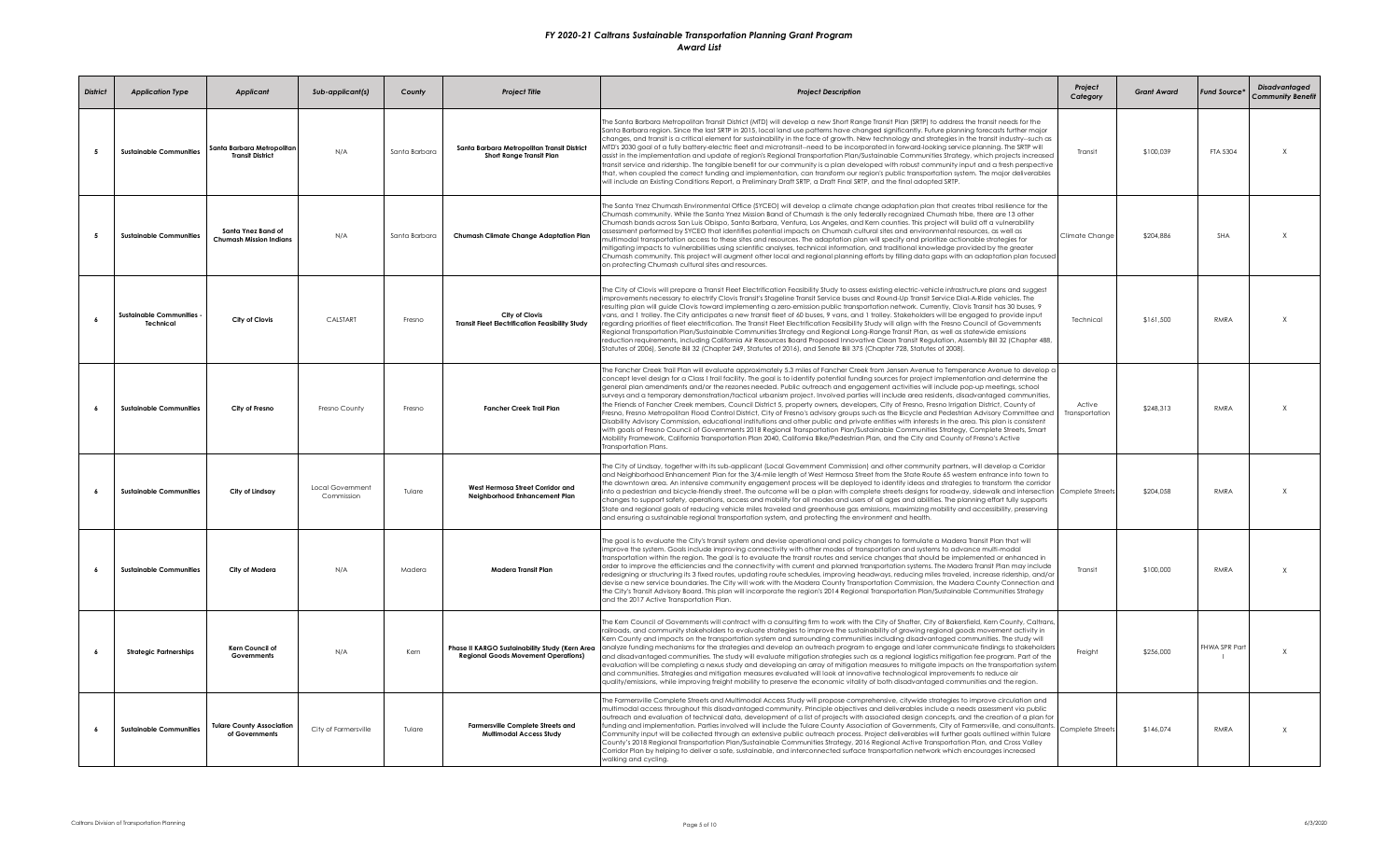| <b>District</b> | <b>Application Type</b>        | <b>Applicant</b>                                                                    | Sub-applicant(s)                                   | County      | <b>Project Title</b>                                  | <b>Project Description</b>                                                                                                                                                                                                                                                                                                                                                                                                                                                                                                                                                                                                                                                                                                                                                                                                                                                                                                                                                                                                                                                                                                                                                                                                                                                                                                                                                                                                             | Project<br>Category      | <b>Grant Award</b> | <b>Fund Source</b> | <b>Disadvantaged</b><br><b>Community Benefit</b> |
|-----------------|--------------------------------|-------------------------------------------------------------------------------------|----------------------------------------------------|-------------|-------------------------------------------------------|----------------------------------------------------------------------------------------------------------------------------------------------------------------------------------------------------------------------------------------------------------------------------------------------------------------------------------------------------------------------------------------------------------------------------------------------------------------------------------------------------------------------------------------------------------------------------------------------------------------------------------------------------------------------------------------------------------------------------------------------------------------------------------------------------------------------------------------------------------------------------------------------------------------------------------------------------------------------------------------------------------------------------------------------------------------------------------------------------------------------------------------------------------------------------------------------------------------------------------------------------------------------------------------------------------------------------------------------------------------------------------------------------------------------------------------|--------------------------|--------------------|--------------------|--------------------------------------------------|
|                 | <b>Sustainable Communities</b> | <b>Tulare County Resource</b><br><b>Management Agency</b>                           | <b>Tulare County Association</b><br>of Governments | Tulare      | <b>Tulare County Rural Complete Streets Plans</b>     | This project encompasses seven separate, but similar Complete Streets Plans for four unincorporated and severely disadvantaged<br>communities in the Tulare County Region, including Matheny Tract, West Goshen, Goshen, and East Tulare Villa. Each community's complete<br>streets plan will be built upon extensive public outreach and engagement and include a vision, outcomes, funding opportunities, phasing,<br>proposed facilities, improvements standards and be used for construction plans in the future. The project will focus on one or several, key<br>transportation corridors, connecting housing, health care providers, commercial services, schools and other important land uses in the most<br>efficient and effective way possible using active transportation facilities. These complete streets plans will enable Tulare County to qualify<br>better for funding for implementation through the Active Transportation Program and other sources, and will be used extensively to gather<br>decision makers around their common vision and communicate the story of the desired future.                                                                                                                                                                                                                                                                                                                      | Complete Streets         | \$200,000          | SHA                | X                                                |
|                 | <b>Sustainable Communities</b> | City of Avalon                                                                      | N/A                                                | Los Angeles | <b>Avalon Mode Shift Feasibility Study</b>            | The City of Avalon will complete a city-wide transportation assessment with the goals of reducing greenhouse gas emissions, enhancing<br>mobility options for residents, visitors, and individuals with disability who face mobility challenges, and identifying alternatives for advancing<br>mode shift in current transportation patterns. In particular, the City hopes to identify feasible, low-impact transportation alternatives that do<br>not require large vehicles, given the nature of Catalina Island's challenging topography and small size of roads. These alternatives will address<br>a significant first-last mile challenge in the City's fixed-route public bus service, which is limited in its reach by the island's hilly terrain and small<br>oads. A wide range of local and regional stakeholders will be engaged, including the Catalina Island Company, the Catalina Island<br>Conservancy, the Catalina Island Chamber of Commerce, and the Los Angeles County Sherriff. The resulting feasibility study will allow the City<br>to identify future projects and potential funding sources to advance these goals. The final study will be consistent with State transportation<br>and housing planning efforts and will be consistent with the 2017 Regional Transportation Plan Guidelines and Promoting Sustainable<br>Communities in California.                                                     | Multimodal               | \$173,519          | RMRA               | X                                                |
| $\overline{7}$  | <b>Sustainable Communities</b> | <b>City of Los Angeles</b><br><b>Bureau of Street Services</b><br>(StreetsLA)       | N/A                                                | Los Angeles | 2028 Olympic Legacy Street Improvements Plan          | The 2028 Olympic Legacy Street Improvements Plan will develop community-driven solutions to improve access and mobility in<br>disadvantaged communities surrounding four of the Olympic Sports Parks. This effort will identify access barriers, thoughtfully engage the<br>community, and prioritize mobility (non-motorized and motorized) and sustainability improvements. The benefits of the improvements will<br>serve as a legacy for the Olympic Games, while providing long term benefits to the surrounding disadvantaged communities. Major activities<br>will include identifying existing conditions, walk audits, community engagement, cost estimates, conceptual plans, and a final report. A wide<br>ange of stakeholders will be engaged, such as StreetsLA, Los Angeles Department of Transportation, Los Angeles County Metropolitan<br>Transportation Authority (LA Metro), Caltrans, University of Southern California, LA 2028, Technical Advisory Committee, and Community<br>Advisory Committee, Related local, regional, and State planning efforts include City of Los Angeles' StreetsLA Strategic Plan and Transit-<br>Oriented Development Plans, LA Metro's First/Last Mile Plan, the region's 2016 Regional Transportation Plan/Sustainable Communities Strategy,<br>Caltrans Complete Streets and Smart Mobility Framework, California Transportation Plan 2040, and California Healthy Places Index. | Multimodal               | \$497.250          | <b>RMRA</b>        | X                                                |
|                 | <b>Sustainable Communities</b> | City of Oxnard                                                                      | N/A                                                | Ventura     | Oxnard Sustainable Transportation Planning<br>Project | The project will plan for a more sustainable transportation environment, using a holistic framework that strategically integrates complete<br>streets, safe routes to schools, and first/last mile planning in areas prioritized for these critical needs. A robust participatory community<br>engagement process will be employed to ensure several key disadvantaged neighborhoods are represented in planning efforts. The project<br>will involve coordination with future employment and residential land use, and will help the City to create a vision zero transportation<br>environment that caters to all users and which minimizes infrastructure need and ongoing maintenance demand, and will yield a five-year<br>implementation plan. The project will integrate city plans, including the Oxnard High Quality Transit Area Pilot Project Vision Plan (HQTA)<br>produced in collaboration with the Southern California Association of Governments, the 2030 General Plan and Housing Element, the Bicycle<br>and Pedestrian Facility Master Plan, the Downtown Vision Plan, and the Oxnard Green Alleys Plan, to maximize sustainable transportation<br>improvements. The overarching deliverable of the project is planning for complete streets that can be readily implemented and enhanced<br>with high quality transit-oriented development as identified in the HQTA.                                             | Multimodal               | \$410,000          | RMRA               | X                                                |
| $\overline{7}$  | <b>Sustainable Communities</b> | City of Palmdale                                                                    | N/A                                                | Los Angeles | Palmdale Sustainable Transportation Plan              | The project will, in collaboration with community stakeholders, develop a plan with innovative policies, implementation strategies, and<br>performance metrics to foster sustainable transportation in the City, with an emphasis on protecting the environment and improving<br>transportation safety. Sustainable transportation goals for the City include enhancing active transportation infrastructure, identifying strategies<br>to improve multimodal options, and reducing vehicle miles travelled (VMT). To achieve this, the Plan will develop a comprehensive and<br>contextually practical transportation demand management plan, as well as a new traffic analysis methodology that complies with statewide<br>VMT reduction guidelines. This Plan will also enable the City to develop affordable and dense housing to support regional and State goals<br>while still reducing GHG emissions and VMT. By systematically identifying barriers and safety concerns that currently deter the use of active<br>and multimodal transportation, and by developing a programmatic mitigation toolbox, the project will identify ways to improve active<br>transportation options. The Plan will identify existing transportation infrastructure deficiencies and set policies to guide future local and<br>regional transportation development in a way that is environmentally sustainable.                                  | Multimodal               | \$598.057          | FHWA SPR Part      | X                                                |
| $\overline{7}$  | <b>Sustainable Communities</b> | City of South El Monte                                                              | N/A                                                | Los Angeles | <b>Rosemead Corridor Enhancement Plan</b>             | The Rosemead Boulevard Corridor Enhancement Plan will study and conceptualize the City of South El Monte's Rosemead Boulevard, a major<br>arterial road, as a redesigned multi-modal corridor that engages the surrounding neighborhoods to participate in active modes of<br>transportation. The resulting plan will help the City create a safe multi-modal corridor that will connect residents and businesses throughout<br>the City as well as to the Whittier Narrows Recreation Area that borders the City's southwestern City limits. The project will examine traffic<br>calming strategies, including but not limited to: protected bike lanes, dedicated rapid transit lanes, smart bus stops, and Americans with<br>Disabilities Act of 1990-compliant improvements. These improvements are necessary to increase pedestrian safety, augment the City's existing<br>bicycle network, and help improve public transit quality along Rosemead Boulevard, all of which align with existing State and regional goals<br>of reducing single occupant motor vehicle trips and improving safety for all roadway users.                                                                                                                                                                                                                                                                                                            | Corridor                 | \$301,002          | RMRA               | X                                                |
|                 | <b>Sustainable Communities</b> | County of Ventura Public<br><b>Works Agency</b><br><b>Transportation Department</b> | N/A                                                | Ventura     | County of Ventura, Active Transportation Plan         | The County of Ventura, Public Works Agency, Transportation Department (PWATD) currently has a Safe Route to School plans for 12 schools<br>and Board of Supervisor approved bike lane prioritization criteria and prioritized lists of bike land projects, however, they are independent. The<br>Active Transportation Plan (ATP) will finish incomplete plans, create guidelines and standards for Complete Streets, transit stop first/last mile<br>plans, and compile the separate plans and list into one cohesive plan. PWATD will assemble one Technical and at least five Community<br>Advisory Committees, organized with Sheriff, California Highway Patrol, school administrators, students, parents, Health Service Agencies,<br>Bicycle and Running Clubs, Ventura County Transportation Commission, County Agencies and local communities. The ATP will address goals in<br>the California Transportation Plan 2040 and the region's Regional Transportation Plan/Sustainable Communities Strategy to address active<br>transportation, promote healthy activities, and contribute reduction of greenhouse gas emissions. Major deliverables include surveys,<br>illustrations, Go-Human and demonstration events, maps of proposed improvements, collision data, and final reports.                                                                                                                                      | Active<br>Transportation | \$729,550          | RMRA               | X                                                |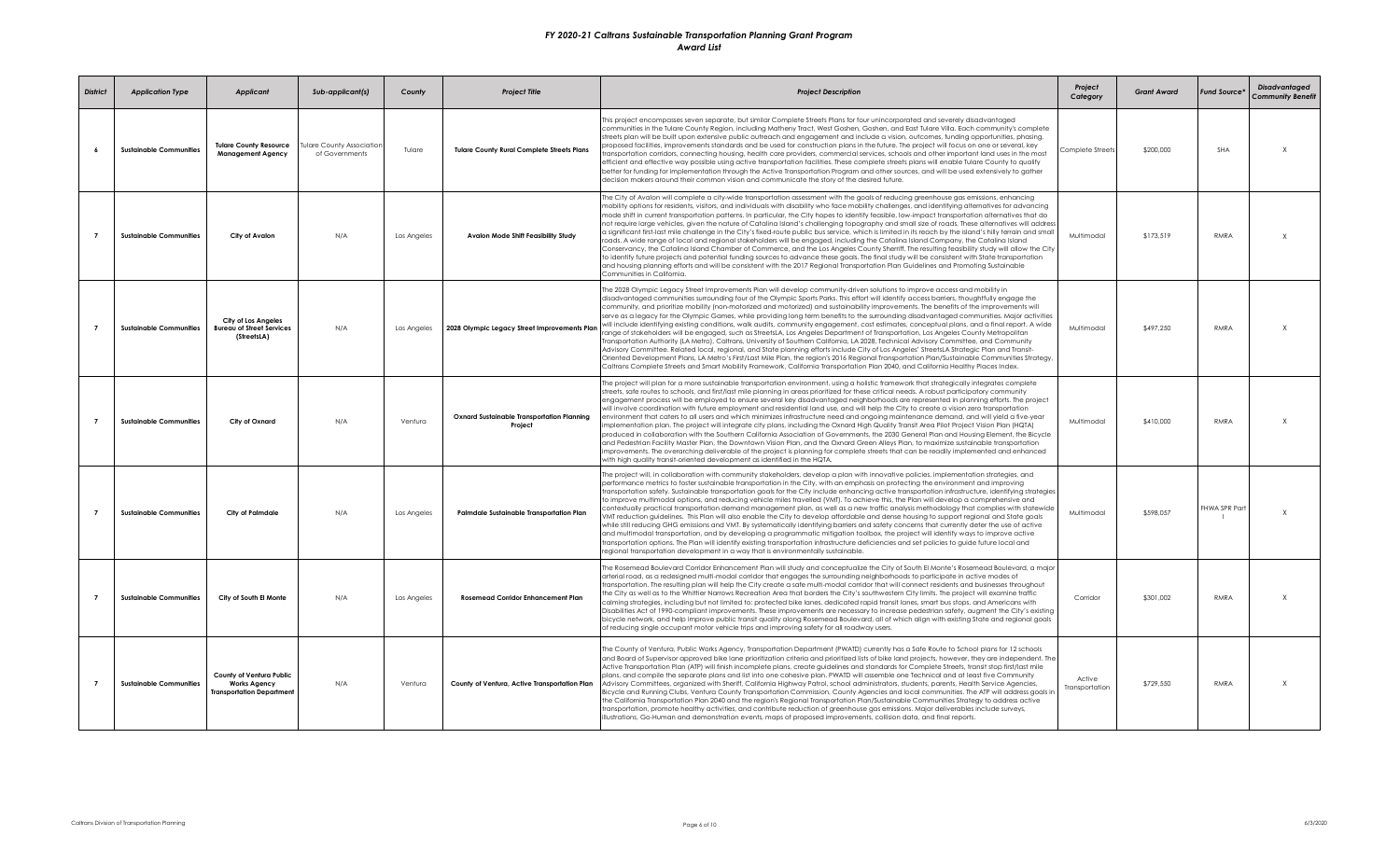| <b>District</b> | <b>Application Type</b>                     | <b>Applicant</b>                                                | Sub-applicant(s)                                                           | County         | <b>Project Title</b>                                                                                              | <b>Project Description</b>                                                                                                                                                                                                                                                                                                                                                                                                                                                                                                                                                                                                                                                                                                                                                                                                                                                                                                                                                                                                                                                                                                                                                                                                                                                                                                                                       | Project<br>Category      | <b>Grant Award</b> | Fund Source*  | <b>Disadvantaged</b><br><b>Community Benefit</b> |
|-----------------|---------------------------------------------|-----------------------------------------------------------------|----------------------------------------------------------------------------|----------------|-------------------------------------------------------------------------------------------------------------------|------------------------------------------------------------------------------------------------------------------------------------------------------------------------------------------------------------------------------------------------------------------------------------------------------------------------------------------------------------------------------------------------------------------------------------------------------------------------------------------------------------------------------------------------------------------------------------------------------------------------------------------------------------------------------------------------------------------------------------------------------------------------------------------------------------------------------------------------------------------------------------------------------------------------------------------------------------------------------------------------------------------------------------------------------------------------------------------------------------------------------------------------------------------------------------------------------------------------------------------------------------------------------------------------------------------------------------------------------------------|--------------------------|--------------------|---------------|--------------------------------------------------|
| $\overline{7}$  | <b>Sustainable Communities</b>              | <b>Foothill Transit</b>                                         | N/A                                                                        | Los Angeles    | <b>Foothill Transit</b><br><b>Comprehensive Operational Analysis</b>                                              | Foothill Transit will conduct a Comprehensive Operational Analysis that will analyze the current Foothill Transit service and provide<br>recommendations for improving service. Data will be collected through the use of surveys and performance data from Foothill Transit's current<br>system. Inventory and assessment of the data and the current financial forecast will assist in the future planning of Foothill Transit services. The<br>major target areas include, improving ridership, providing improved mobility and access to transit for disadvantaged communities, and<br>integrating future plans with regional and statewide goals for public transportation. These goals include greenhouse gas emissions reductions,<br>providing transit in High-Quality Transit Areas, integrating with existing modes of transportation, such as the Gold Line, and planning for service<br>integration with future housing and rail development in cities throughout the Foothill Transit service area.                                                                                                                                                                                                                                                                                                                                                 | Transit                  | \$489.106          | <b>RMRA</b>   | X                                                |
| $\overline{7}$  | <b>Strategic Partnerships</b>               | Southern California<br><b>Association of Governments</b>        | Los Angeles County<br>Public Works;<br>City of Los Angeles<br>CAL State LA | Los Angeles    | Interstate-710 North Mobility Hubs Plan                                                                           | The Southern California Association of Governments (SCAG) proposes the Interstate-710 North Mobility Hubs Plan (Plan) to evaluate<br>accessibility and connectivity of a multi-modal transportation network at the freeway terminus area. There is a critical need for a coordinated<br>multi-modal regional planning approach to improve mobility and alleviate traffic congestion in the area. This Plan supports and integrates<br>multiple agencies planning efforts, including SCAG's Regional Transportation Plan/Sustainable Communities Strategy "High-Quality Transit<br>Areas" plans. SCAG will partner with Los Angeles County Departments; Cities of Alhambra, Los Angeles, and South Pasadena; California State<br>University, Los Angeles; Los Angeles County Metropolitan Transportation Authority; Caltrans, local businesses; and the community. The Plan<br>evaluates different modes of transportation, proposing multi-modal supportive infrastructure, and analyzing non-motorized vehicle strategies.<br>The deliverable will be to recommend and propose an equitable multi-modal network and mobility hubs that maximize connectivity to<br>activity centers, offer different mobility choices, and utilize travel data through a comprehensive, community-oriented, healthy, integrated,<br>and data-driven regional planning approach. | Multimodal               | \$400,000          | FHWA SPR Part | X                                                |
|                 | <b>Sustainable Communities</b>              | <b>Ventura County</b><br><b>Iransportation Commission</b>       | N/A                                                                        | Ventura        | Ventura County Transportation Commission<br><b>Comprehensive Transportation Plan Update</b>                       | The Comprehensive Transportation Plan (CTP) is a long-range policy document, built from community-engagement to identify, address, and<br>prioritize local transportation issues. The CTP update will provide a coordinated planning document that incorporates existing land uses,<br>community priorities, and local transportation solutions with a special emphasis on inclusion of disadvantaged and underserved communities.<br>Coordinating transit agencies, city governments, Caltrans, and community partners through the creation of Local Advisory Groups, the Plan<br>will result in a comprehensive document with funding and implementation options that will align with state and regional greenhouse gas and<br>vehicle miles traveled reduction goals, including the 2017 Scoping Plan, California Sustainable Freight Action Plan, and California<br>Transportation Plan 2040. The final Plan will provide a series of community-based transportation priorities with implementable next steps that<br>will provide a framework for the next Regional Transportation Plan and Sustainable Communities Strategy development.                                                                                                                                                                                                                   | Multimodal               | \$398,385          | <b>RMRA</b>   |                                                  |
|                 | <b>Sustainable Communities</b>              | <b>Cahuilla Band of Indians</b>                                 | N/A                                                                        | Riverside      | Cahuilla Long Range Transportation Plan Update                                                                    | The Cahuilla Band of Indians Transportation Planning Project will update the Long Range Cahuilla Tribal Transportation Plan. The deliverable<br>will include an updated transportation plan including socioeconomic evaluation, growth and development, Road Inventory Field Data<br>System update, multimodal evaluation, safety evaluation, and development traffic evaluations. The project will include public involvement<br>activities including public meetings, a community survey and workshops regarding specific components of the plan. The project will also<br>include local communities, including Anza, Caltrans and Southern California Association of Governments, and tribal and non-tribal members<br>residing on the Cahuilla Reservation.                                                                                                                                                                                                                                                                                                                                                                                                                                                                                                                                                                                                  | Multimodal               | \$309,855          | SHA           | $\mathsf{x}$                                     |
|                 | <b>Sustainable Communities</b>              | City of Montclair                                               | N/A                                                                        | San Bernardino | San Antonio Creek Trail<br><b>Multimodal Connectivity Plan</b>                                                    | The San Antonio Creek Trail Multimodal Connectivity Plan will be prepared to determine the feasibility of a multimodal trail along the eastern<br>side of the San Antonio Creek Channel, near the City's western boundary. Using compiled site data and stakeholder/community input, an<br>evaluation of issues affecting the trail, such as commuting and recreational value, design standards, right-of-way needs, safety, environment,<br>access points, maintenance, and funding, will be conducted. The trail location would provide an alternative transportation connection to<br>schools and colleges, parks, transit, shopping, dining, entertainment, housing, and the regional Pacific Electric Trail. Stakeholders include San<br>Bernardino County Transportation Authority, Southern California Association of Governments, Inland Empire Biking Association, Claremont<br>Colleges, Ontario-Montclair School District, Army Corps of Engineers, and Union Pacific Railroad. This planning project aligns with local, State<br>and regional goals to contribute to healthier behaviors, reduce traffic trips, and reduce greenhouse gases and other pollutants.                                                                                                                                                                                    | Active<br>Transportation | \$177.945          | <b>RMRA</b>   | $\times$                                         |
| R               | <b>Sustainable Communities</b>              | <b>City of Needles</b>                                          | N/A                                                                        | San Bernardino | City of Needles General Plan<br><b>Transportation Element Update</b>                                              | The City of Needles will update the Transportation/Circulation Element of their General Plan to include coordinating land use and<br>transportation planning in an effort to make the community sustainable. As part of the Transportation/Circulation Element, the City's goal is to<br>balance the needs of motorists with those of pedestrians, bicyclists, transit users and persons with limited mobility, utilizing public transit,<br>creating a strategic pavement maintenance plan and a implementing safety measures for cyclists and pedestrians. The City will engage a<br>planning firm through a competitive Request for Qualifications that will also require coordination with the public and with important regional<br>partners such as San Bernardino County, Caltrans District 8, and Amtrak. The resultant Transportation/Circulation Element update will also<br>suggest methods for integrating priority projects and new policies supportive of the plan into local, regional and State planning efforts.                                                                                                                                                                                                                                                                                                                                | General Plan             | \$203,987          | RMRA          | $\mathsf X$                                      |
| $\mathbf{R}$    |                                             | Sustainable Communities City of Rancho Cucamonaa                | N/A                                                                        | San Bernardino | <b>Healthy Rancho Cucamonga</b><br><b>Active Transportation Infrastructure Assessment</b><br>and Improvement Plan | This project will assess current infrastructure, identify improvements and new infrastructure, and provide a prioritized list of projects to inform<br>future grant applications and capital improvement budget planning. The plan will cover areas within a two mile radius of 23 public<br>elementary schools, 8 public middle schools and 4 public high schools within the Rancho Cucamonga, essentially covering the entire city<br>boundary. This project will be completed by a hired consultant alongside City staff and will involve outreach and coordination with four<br>different school districts. Ultimately, the plan will result in specifically identified project tear sheets to provide more shovel ready projects for<br>future grant opportunities, such as the Active Transportation Program grant, and capital improvement budget planning. This plan aligns with<br>overall local, regional and State planning efforts related to reducing congestion and greenhouse gas emissions by encouraging active modes<br>of transportation.                                                                                                                                                                                                                                                                                                     | Active<br>Transportation | \$354.116          | <b>RMRA</b>   | X                                                |
| $\mathbf{R}$    | <b>Sustainable Communities</b><br>Technical | <b>San Bernardino County</b><br><b>Transportation Authority</b> | N/A                                                                        | San Bernardino | Comprehensive Pedestrian Sidewalk<br>Connectivity Plan - Phase II                                                 | The San Bernardino County Transportation Authority (SBCTA) will conduct Phase II of its Comprehensive Pedestrian Sidewalk Connectivity Plan.<br>In Phase I, SBCTA designed a database program to inventory the presence and condition of sidewalks throughout the County's 25 jurisdictions.<br>During outreach efforts to stakeholders during Phase I, it became apparent more data features were desired than could be accommodated<br>in the initial scope of work. Therefore, SBCTA will conduct a Phase II in order to gather additional desired data features such as: adjacent<br>features, slope/grades, Americans with Disabilities Act of 1990-compliant features, points-of-conflict, and other obstructions, among others.<br>These data will be incorporated into the database developed during Phase I. Phase II builds upon SBCTA's 2015 Non-Motorized Transportation<br>Plan, which outlines an active transportation vision for a rigorously-maintained and interconnected multi-modal transportation system to<br>benefit residents, visitors, and businesses alike.                                                                                                                                                                                                                                                                           | Technical                | \$537,377          | <b>RMRA</b>   | $\chi$                                           |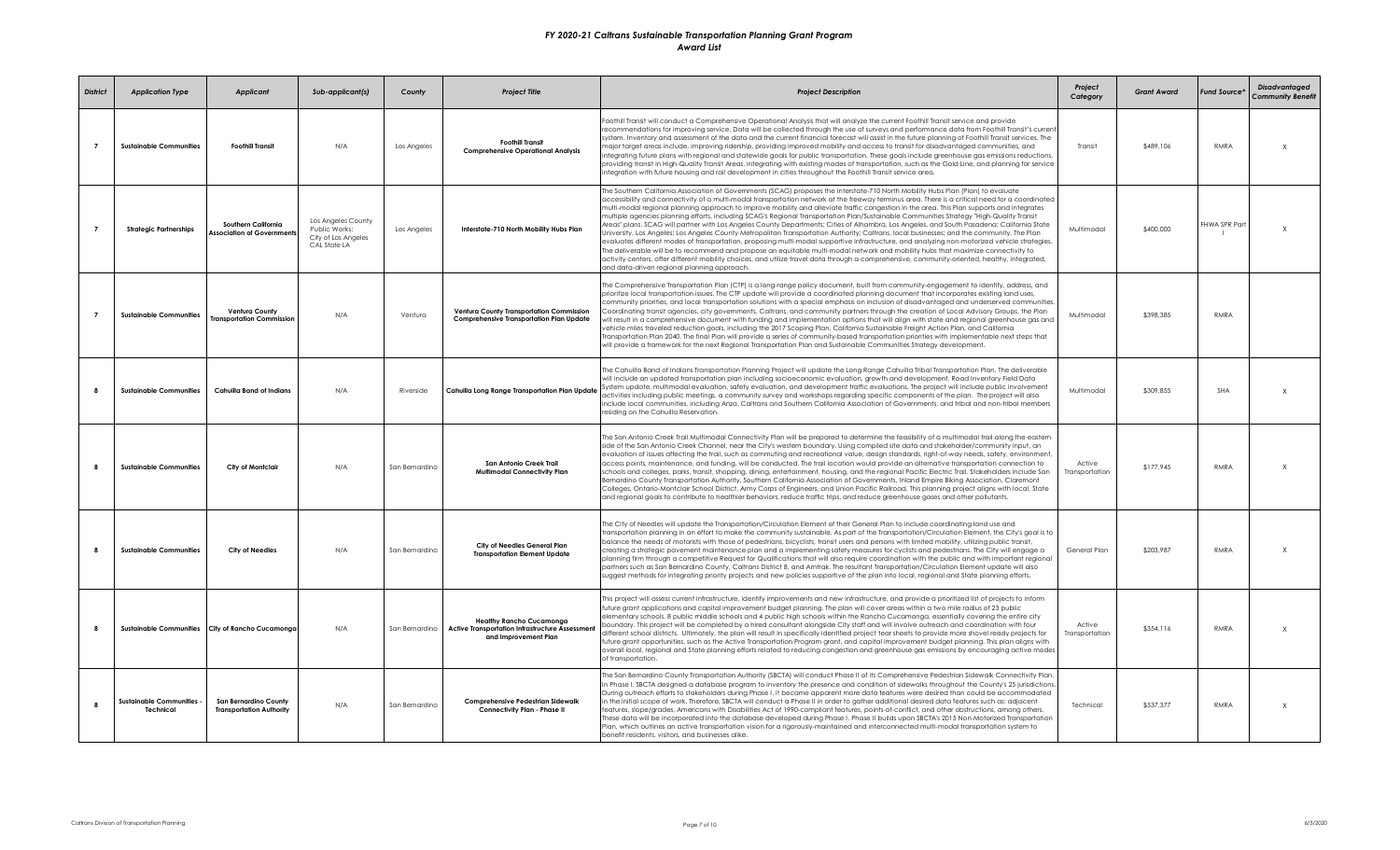| <b>District</b> | <b>Application Type</b>          | <b>Applicant</b>                                         | Sub-applicant(s)                                                                    | County       | <b>Project Title</b>                                                       | <b>Project Description</b>                                                                                                                                                                                                                                                                                                                                                                                                                                                                                                                                                                                                                                                                                                                                                                                                                                                                                                                                                                                                                                                                                                                                                                                                                             | Project<br>Category      | <b>Grant Award</b> | Fund Source* | <b>Disadvantaged</b><br><b>Community Benefit</b> |
|-----------------|----------------------------------|----------------------------------------------------------|-------------------------------------------------------------------------------------|--------------|----------------------------------------------------------------------------|--------------------------------------------------------------------------------------------------------------------------------------------------------------------------------------------------------------------------------------------------------------------------------------------------------------------------------------------------------------------------------------------------------------------------------------------------------------------------------------------------------------------------------------------------------------------------------------------------------------------------------------------------------------------------------------------------------------------------------------------------------------------------------------------------------------------------------------------------------------------------------------------------------------------------------------------------------------------------------------------------------------------------------------------------------------------------------------------------------------------------------------------------------------------------------------------------------------------------------------------------------|--------------------------|--------------------|--------------|--------------------------------------------------|
| 9               | Strategic Partnerships<br>Transi | <b>Mono County Local</b><br>ransportation Commission     | Eastern Sierra Transit<br>Authority                                                 | Inyo<br>Mono | Short Range Transit Plan and<br>Coordinated Human Service Plan             | This grant will fund both a Short Range Transit Plan (SRTP) and Coordinated Human Services Plan (CHSP) for the Eastern Sierra Transit Authority<br>(ESTA). Both plans are required for federal funding, and have been a valuable resource in guiding ESTA's growth. Developing the plans<br>together will reduce the cost of both. A single consultant will combine surveys, meetings, travel, etc. into one project approach and time-<br>frame. Updated plans will be supportive of Regional Transportation Plan for two counties, establish a five-year strategic plan for ESTA, serve as<br>justification for federal and state funding, and demonstrate ESTA's stewardship of public funds. The SRTP will provide essential information,<br>analysis and recommendations regarding operations, contracts, capital planning, and marketing. The CHSP will ensure that seniors, persons<br>with disabilities, disadvantaged communities, and youth will be included in transit spending. This combined plan project will bring many<br>governments and non-profits together with Caltrans.                                                                                                                                                          | Transit                  | \$113,372          | FTA 5304     | $\mathsf{X}$                                     |
|                 | <b>Sustainable Communities</b>   | <b>Mono County Local</b><br>ransportation Commission     | Local Government<br>Commission                                                      | Mono         | June Lake Loop Active Transportation Plan                                  | The Mono County Local Transportation Commission will engage residents and businesses in the June Lake area to develop an Active<br>Transportation Plan to improve facilities for pedestrians and bicyclists traveling along State Route 158. Mono County will partner with the<br>nonprofit Local Government Commission to conduct a multi-day participatory planning design charrette to engage community and agency<br>nembers. The Plan will establish community consensus, identify priority areas for pedestrian/bicycle improvements, recommend specific<br>projects, identify opportunities to connect with regional and local planning projects (e.g. Down Canyon Trail Project), and establish priorities<br>and cost estimates for future implementation projects. Emphasis will be placed on connections to businesses and recreational areas to<br>improve commuting and visitor services, especially for the disadvantaged population. The plan supports State and regional goals of reducing<br>vehicle miles traveled and greenhouse gas emissions, maximizing mobility and accessibility, preserving and ensuring a sustainable regional<br>transportation system, and protecting the environment and health.                          | Active<br>Transportation | \$145,089          | RMRA         | $\mathsf{X}$                                     |
| 10              | <b>Sustainable Communities</b>   | City of Manteca                                          | Local Government<br>Commission;<br><b>Catholic Charities</b><br>Diocese of Stockton | San Joaquin  | <b>Downtown Transit Center</b><br><b>Connectivity and Enhancement Plan</b> | The City of Manteca will prepare a plan to improve multimodal connections and access to the Manteca Transit Center, located in Downtown<br>Manteca, and transform the surrounding blocks into a transit-oriented, walkable district. The City will partner with local community-based<br>organization Catholic Charities Diocese of Stockton and the non-profit Local Government Commission to conduct an extensive stakeholder<br>and resident engagement process to identify strategies to improve safety and promote active modes of transportation, support first and last<br>mile connections to transit, and promote infill development and revitalization. The project is timely and essential as the City's General Plan<br>Update and planning for an Altamont Commuter Express stop at the Transit Center are underway. Improving transit access and promoting<br>transit-oriented development fully support State and regional goals of reducing vehicle miles traveled and greenhouse gas emissions,<br>increasing mobility and accessibility, preserving and ensuring a sustainable transportation system, and protecting the environment and<br>health                                                                                   | Multimodal               | \$238,966          | RMRA         | $\mathsf{X}$                                     |
| 10              | <b>Sustainable Communities</b>   | <b>County of Merced</b>                                  | N/A                                                                                 | Merced       | Franklin-Beachwood Interconnectivity Plan                                  | The Franklin-Beachwood Interconnectivity Plan will evaluate the existing transportation system and identify multi-modal transportation<br>deficiencies in and around the disadvantaged community of Franklin-Beachwood. The objective of the Plan is to provide feasible solutions<br>that connect residents to amenities within the community and to nearby regional employment and retail hubs - specifically the cities of<br>Atwater and Merced and the Mid-California International Trade District - via multi-modal transportation, with an emphasis on active<br>transportation improvements. The Plan will be prepared by a consultant and managed by the Merced County Planning Division, in<br>consultation with the County Public Works/Public Health Departments, Merced County Association of Governments, the cities of Atwater and<br>Merced, and Caltrans. Input from community organizations and community residents will inform the Plan. The Plan will be prepared<br>concurrently with a Franklin-Beachwood Community Plan Update to be funded by a California Department of Housing and Community<br>Development Senate Bill 2 (Chapter 364, Statutes of 2017) Planning Grant.                                                    | Multimodal               | \$135,008          | <b>RMRA</b>  | $\times$                                         |
| 10              | <b>Sustainable Communities</b>   | <b>Mariposa County Local</b><br>ransportation Commission | Yosemite National Park                                                              | Mariposa     | <b>Mariposa County</b><br><b>Integrated Mobility and Housing Strategy</b>  | The Mariposa Integrated Mobility and Housing Strategy will identify a strategy to develop implementable, coordinated workforce housing and<br>mobility projects in Mariposa County. Major deliverables include recommendations for new transit-oriented housing development and<br>enhanced transit services sensitive to our rural context and focused on reducing commuting times, congestion, vehicle miles traveled, and<br>greenhouse gas emissions. The County of Mariposa Local Transportation Commission, in collaboration with Yosemite National Park, is the<br>primary responsible party. Core partners include: Mariposa County Transportation Center Citizens and Housing Programs Advisory Committees,<br>County Departments, Yosemite Area Regional Transportation System, and Caltrans District 10 staff. The project advances planning efforts in<br>the Mariposa County Short Range Transit Plan (2011), Regional Transportation Plan (2019), Transportation Center + Active Transportation<br>Feasibility Study (2019), and Housing Element of the General Plan (2019), various National Park Service transportation and housing plans, and<br>lements of Caltrans State Routes 140, 120 and 49 Route Transportation Concept Plans. | Multimodal               | \$239,651          | RMRA         | X                                                |
| 10              | <b>Sustainable Communities</b>   | <b>Stanislaus Council of</b><br>Governments              | <b>Catholic Charities</b>                                                           | Stanislaus   | <b>Community Transportation Needs Assessment</b>                           | n partnership with Catholic Charities, the Stanislaus Council of Governments (StanCOG) will lead a community-driven study supported by<br>robust public engagement that targets the transportation needs of two of Stanislaus County's unincorporated Disadvantaged Communities.<br>Catholic Charities will tailor the outreach effort to the communities' specific demographics and needs. The assessment will include a public<br>survey, charrettes, and community workshops to assess needs and identify strategies that address transportation deficiencies, emphasizing<br>safety and active transportation. This assessment supports StanCOG's Non-Motorized Transportation Plan, StanCOG's Safety and Education<br>Campaign, Caltrans' District 10 Active Transportation Plan, and the Strategic Highway Safety Plan Update.                                                                                                                                                                                                                                                                                                                                                                                                                   | Multimodal               | \$225.519          | RMRA         | $\mathsf{x}$                                     |
| 10              | <b>Sustainable Communities</b>   | <b>Stanislaus Council of</b><br>Governments              | <b>MOVE Stanislaus</b>                                                              | Stanislaus   | <b>Public Transit-Human Services</b><br><b>Coordination Plan Update</b>    | The Stanislaus Council of Governments (StanCOG) will bring together human service organizations and transit agencies to identify mobility<br>needs of seniors, persons with disabilities, persons of low income and veterans, to update the Public Transit Human Services Coordination Plan<br>(Plan). The Plan will provide the StanCOG, transit agencies, and local organizations a common resource to guide service planning as required<br>by the federal Fixing America's Surface Transportation Act. An updated Plan is crucial to maintaining the region's eligibility for Federal Transit<br>Administration Section 5310 funding and effective use of local Measure L transportation funding. StanCOG, MOVE Stanislaus, and the<br>Consultant will gather input from stakeholders and members of the community to capture the region's transportation needs. Major<br>deliverables include an inventory of available resources, identification of service gaps and strategies, a prioritized implementation plan, and<br>the updated Plan.                                                                                                                                                                                                     | Transit                  | \$261,031          | FTA 5304     | $\mathsf{X}$                                     |
| 10              | <b>Sustainable Communities</b>   | <b>Tuolumne County</b><br><b>Transportation Council</b>  | Tuolumne County;<br>City of Sonora                                                  | Tuolumne     | <b>Evacuation Routes and</b>                                               | This project will provide a comprehensive plan for natural disaster response in Tuolumne County. Tuolumne County seeks to pro-actively<br>identify strategies for working through natural disaster evacuation scenarios that will strain State and local roadways and potentially prohibit<br>housing developments from effectively evacuating. This planning process will illuminate existing vulnerable populations and transportation<br>networks, plan for safe evacuations of people and property and most importantly produce a document outlining action items for all involved<br>Communication Strategies for Safer Communities stakeholders. Partners in the effort will include, but are not limited to: Tuolumne County (County Administrative Officer, Public Works, Sheriff,<br>Public Health, Fire); Forest Service; Tribal Governments (Chicken Ranch/Tuolumne); Caltrans; City of Sonora; and CAL FIRE. Many portions of<br>Tuolumne County and Sonora are considered disadvantaged communities, depending on the metric being used. This project will meet State<br>and federal planning goals, and assist Caltrans in managing State Routes 49, 108, and 120.                                                                       | Safety                   | \$225,150          | RMRA         | $\times$                                         |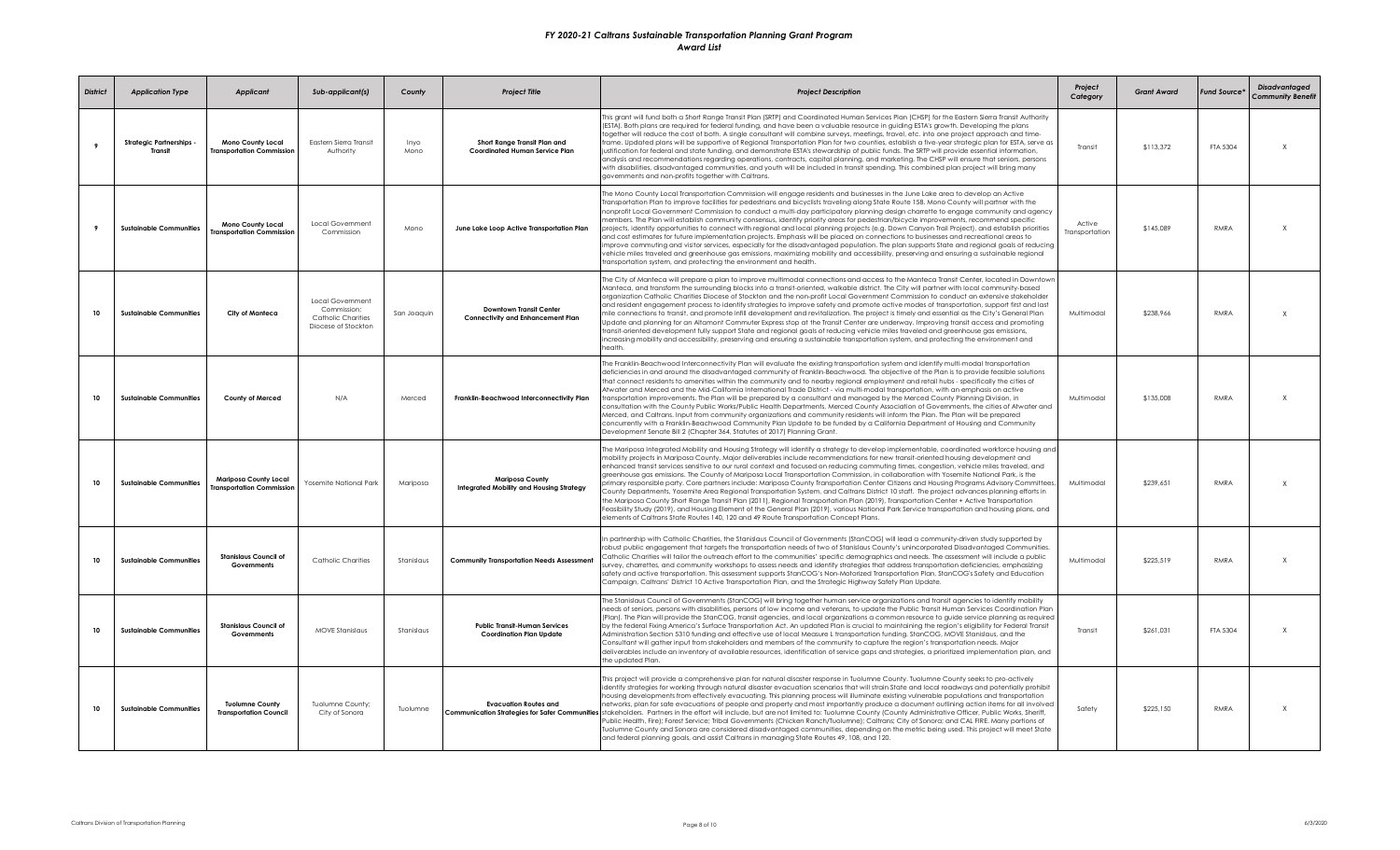| <b>District</b> | <b>Application Type</b>                     | <b>Applicant</b>                        | Sub-applicant(s)                 | County    | <b>Project Title</b>                                                                                                                            | <b>Project Description</b>                                                                                                                                                                                                                                                                                                                                                                                                                                                                                                                                                                                                                                                                                                                                                                                                                                                                                                                                                                                                                                                                                                                                                                                                         | Project<br>Category      | <b>Grant Award</b> | Fund Source* | <b>Disadvantaged</b><br><b>Community Benefit</b> |
|-----------------|---------------------------------------------|-----------------------------------------|----------------------------------|-----------|-------------------------------------------------------------------------------------------------------------------------------------------------|------------------------------------------------------------------------------------------------------------------------------------------------------------------------------------------------------------------------------------------------------------------------------------------------------------------------------------------------------------------------------------------------------------------------------------------------------------------------------------------------------------------------------------------------------------------------------------------------------------------------------------------------------------------------------------------------------------------------------------------------------------------------------------------------------------------------------------------------------------------------------------------------------------------------------------------------------------------------------------------------------------------------------------------------------------------------------------------------------------------------------------------------------------------------------------------------------------------------------------|--------------------------|--------------------|--------------|--------------------------------------------------|
| -11             | <b>Sustainable Communities</b>              | City of Encinitas                       | N/A                              | San Diego | <b>MAP Encinitas - Modal Alternatives Project</b><br><b>Implementation Plan</b>                                                                 | This project will result in prioritized projects to implement the Active Transportation Plan (ATP), based on public input, safety, connectivity, and<br>land use demand factors. Deliverables include a public engagement process focused on low income/disadvantaged communities;<br>prioritization ranking based on public input, safety and land uses; 35 concept plans, five concept plans for each of Encinitas' five communities<br>and ten citywide projects; calculation of greenhouse gas and vehicle miles traveled reductions; and strategies to integrate new technologies<br>with rideshare/ bikeshare and autonomous vehicle requirements. City staff and a consultant team will engage the public and local<br>stakeholders (North County Transit District, Caltrans, Circulate SD, Bike Walk Encinitas) throughout the process to weight ranking factors and on<br>approving a prioritization list based on data, logic, knowledgeable opinion and local context. Implementation of the ATP is a component of<br>other larger projects including the Rail Corridor Vision Study and Coastal Mobility Livability Study and the City's Circulation and Housing<br>Elements.                                          | Active<br>Transportation | \$200,000          | <b>RMRA</b>  | $\mathsf{x}$                                     |
| 11              | <b>Sustainable Communities</b>              | City of La Mesa                         | N/A                              | San Diego | La Mesa Boulevard Complete Streets Plan                                                                                                         | The project will provide a plan for reconfiguration of La Mesa Boulevard into a multi-modal, transit-friendly corridor. The Plan will reduce the<br>roadway to two lanes, replace traffic signals with roundabouts, add buffered bike lanes, provide landscaped spaces and enhanced transit<br>stops. Implementation of the Plan will reduce speeds, improve walkability, increase transit and bicycle use, and enhance access for all by<br>improved connections to key destinations including the Downtown Village, MacArthur Park, Community Center, Municipal Pool, Adult<br>Enrichment Center, and access to the Trolley Station. The Plan will take advantage of mixed-use overlay zone along the corridor that allows<br>for increased housing density. The San Diego Association of Governments has designated this area as a mixed-use transit corridor, Smart<br>Growth Opportunity Area LM-6. Implementation will assist in meeting the City's Climate Action Plan goals, reducing vehicle miles traveled and<br>increasing active transportation. Involved parties include Metropolitan Transit System, La Mesa Spring-Valley School District, residents, and<br>local businesses.                                     | Corridor                 | \$240.000          | <b>RMRA</b>  | X                                                |
| 11              | <b>Sustainable Communities</b><br>Technical | City of San Diego                       | N/A                              | San Diego | City of San Diego Mobility Evaluation Tool for<br><b>Estimating Vehicle Miles Traveled and Travel</b><br><b>Demand Management Effectiveness</b> | The City of San Diego Mobility Evaluation Tool will provide valuable information to planning staff, stakeholders, transportation<br>blanners/engineers, and the public, through a web-based, locally validated, quick-response planning tool with the following modules (all<br>nformation provided at the census tract geography): (1) Socioeconomic and demographic data, (2) Resident vehicle miles of travel (VMT)<br>ber Capita and employee VMT per Employee, and (3) Location based travel demand management (TDM) effectiveness calculator. The Tool<br>will calculate how TDM and active transportation infrastructure reduces VMT on State and local roadways, a critical component to achieving<br>greenhouse aas reduction aoals in the City's Climate Action Plan (2015), the region's 2050 Regional Transportation Plan/Sustainable<br>Communities Strategy (2011), and Statewide greenhouse gas reduction targets. The Tool will streamline the process for implementing housing<br>n locations with access to jobs, services and mobility options, thus integrating land use and transportation planning.                                                                                                          | Technical                | \$221,325          | <b>RMRA</b>  | $\mathsf X$                                      |
| 11              | <b>Sustainable Communities</b>              | City of Solana Beach                    | N/A                              | San Diego | City of Solana Beach<br>Safe Routes to School Master Plan                                                                                       | The City of Solana Beach will develop a citywide Safe Routes to School Master Plan (SRTS Plan) that provides suggested infrastructure and<br>programs for safer, more convenient walking and bicycling options for Solana Beach's school children, their families, and residents; which is<br>needed in light of Solana Beach's high traffic volumes and lack of facilities. The SRTS Plan development will involve robust and dynamic<br>community engagement including walk audits (traditional and via smartphone applications), interactive web-mapping and pilot projects.<br>SRTS stakeholders, including principals, Parent-Teacher Association representatives, crossing guards, parents, community-based organizations<br>and residents, will be interviewed. The SRTS Plan will complement the City's Climate Action Plan and Public Arts Program and reference the<br>San Diego Regional Safe Routes to School Strategic Plan, the City's Comprehensive Active Transportation Strategy, and Solana Beach School<br>District's School Wellness Policy.                                                                                                                                                                   | Safety                   | \$165,000          | RMRA         |                                                  |
| 11              | <b>Strategic Partnerships</b><br>Transit    | San Diego Association of<br>Governments | North County Transit<br>District | San Diego | <b>BREEZE Bus Speed and Reliability Plan</b>                                                                                                    | In response to regional transit goals and declining transit ridership, North County Transit District (NCTD) and the San Diego Association of<br>Governments (SANDAG) has identified a need to improve the speed and reliability of the BREEZE fixed-route bus service along major corridors<br>of its core network. NCTD, together with its eight (8) jurisdictional partners and a consultant team, will evaluate traffic and travel conditions to<br>identify existing needs and develop an infrastructure and technology plan aimed at improving the convenience, access, and reliability of its<br>bus network. This plan will include key deliverables such as a needs assessment, industry best practice strategy evaluation, recommendations<br>plan, capital plan, financial plan, and implementation strategy. To support these deliverables, NCTD is proposing a robust public and<br>stakeholder outreach effort to ensure local buy-in on future transportation improvements. NCTD and local jurisdictions will incorporate the final<br>study's recommendations into their respective Capital Improvement Programs.                                                                                                   | Transit                  | \$309,650          | FTA 5304     |                                                  |
| 11              | <b>Strategic Partnerships -</b><br>Transit  | San Diego Association of<br>Governments | City of Del Mar                  | San Diego | <b>Coastal Connections: Opportunities to Improve</b><br>Public Access Along Southern CA Rail Corridor                                           | This study will assess the opportunities and constraints of potential safe and legal pedestrian trail and crossings of the LOSSAN Rail Corridor, the<br>nation's second busiest passenger rail corridor, in the City of Del Mar, California. The project area is characterized by residences and<br>ousinesses to the east and coastal bluffs and beaches immediately to the west of the tracks. Currently, beach and bluff-goers cross at<br>multiple points alona this section, creating unsafe conditions for pedestrians and detrimental impacts to passenger and freight rail services.<br>iransportation safety is a priority for the key stakeholders involved in this study including SANDAG, the City of Del Mar, North County Transit<br>District, and Caltrans as well as a priority in the California Transportation Plan, California State Rail Plan, and San Diego Forward: The Regional<br>Plan. The final report will analyze potential alternatives and identify next steps in terms of implementation of the plan.                                                                                                                                                                                               | Safety                   | \$240,460          | FTA 5304     |                                                  |
| 11              | <b>Strategic Partnerships -</b><br>Transit  | San Diego Association of<br>Governments | N/A                              | San Diego | San Diego Regional Rail Higher-Speed And<br><b>Reliability Advanced Planning Study</b>                                                          | This study will assess current coastal rail corridor conditions and develop a plan to implement higher speed commuter and intercity passenger<br>rail service, which also benefits freight rail service, along the Los Angeles-San Diego-San Luis Obispo (LOSSAN) Rail Corridor in San Diego. The<br>narket for rail services is well established in this corridor, which is the nation's second busiest. This study builds upon this success by developing<br>15-r plan to address both current and future demand by increasing the corridor's competitiveness with driving the busy parallel Interstate-5<br>corridor while enhancing reliability and safety. The study also will identify potential new markets for the service, including a plan for extending<br>service to the U.S./Mexico International Border and to the Inland Empire/Los Angeles area via the Interstate-15 Corridor, Servina these current<br>and future rail markets is a goal consistent with San Diego Forward: The Regional Plan and the State Rail Plan.                                                                                                                                                                                           | Transit                  | \$194,770          | FTA 5304     |                                                  |
| 11              | <b>Strategic Partnerships</b><br>Transit    | San Diego Association of<br>Governments | Metropolitan Transit<br>System   | San Diego | San Diego State University<br><b>Mission Valley Transit Mobility Study</b>                                                                      | This project will develop a transit mobility study to integrate with the proposed San Diego State University (SDSU) Mission Valley Campus<br>development. The project team will evaluate transportation options that decrease congestion and improve travel times to support the<br>region's Sustainable Communities Strategy and California's six key climate change strategy pillars. The SDSU Mission Valley Campus has<br>potential to become a Tier 1 Mobility Hub location that provides high-quality, high-volume transfer services to serve major employment<br>centers throughout the region, and this study will evaluate viable transportation alternatives through a series of short, mid and long-term<br>improvements. Alternatives will consider complete streets and Smart Mobility Framework by evaluating all regional accessibility and<br>community design. The San Diego Association of Governments will collaborate with regional stakeholders and community/business groups to<br>develop alternatives for this corridor, including Metropolitan Transit System and the City of San Diego. Analysis from this study will support a<br>future Corridor System Management Plan for the Interstate-8 Corridor. | Transit                  | \$499,751          | FTA 5304     |                                                  |